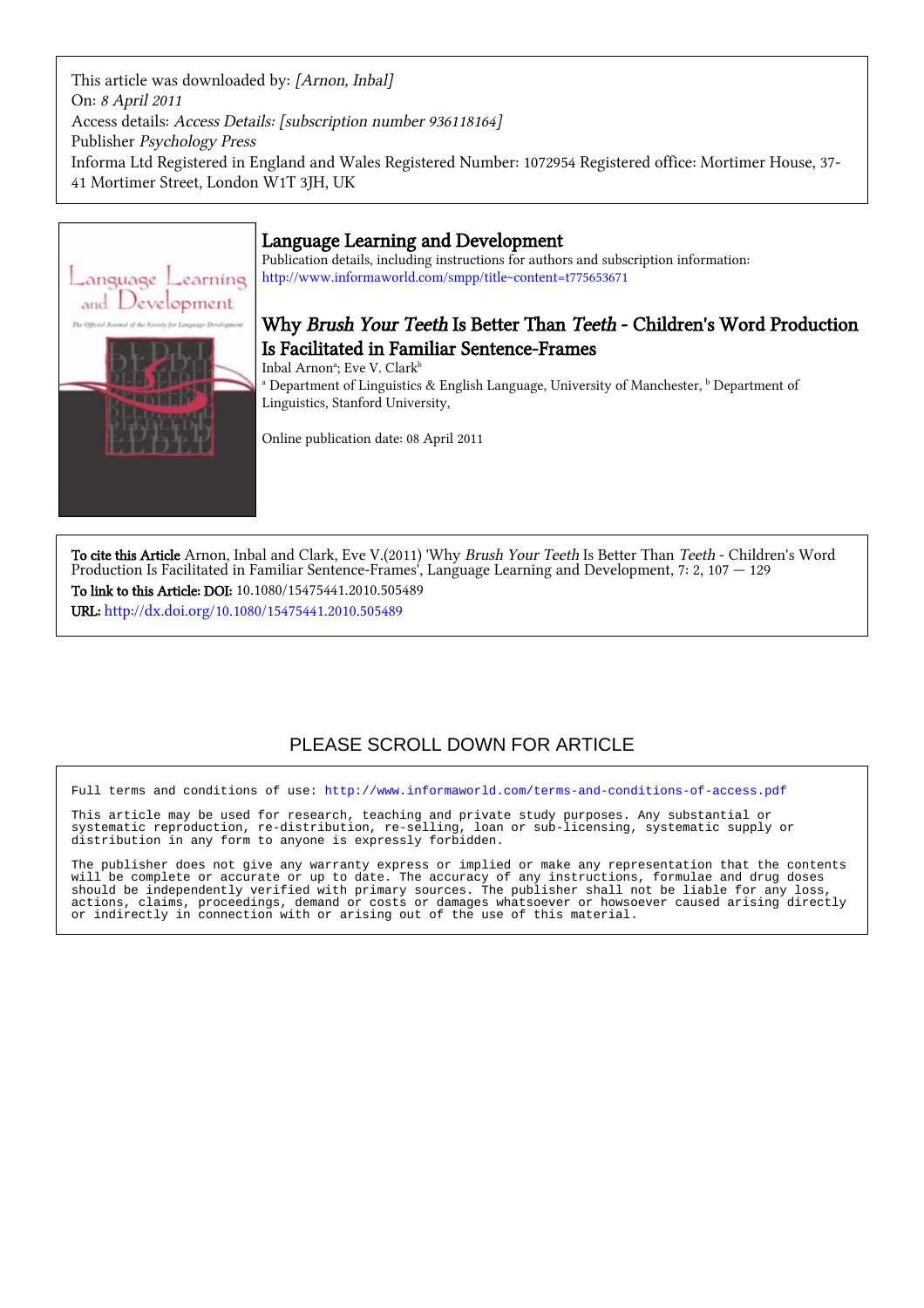*Language Learning and Development*, 7: 107–129, 2011 Copyright © Taylor & Francis Group, LLC ISSN: 1547-5441 print / 1547-3341 online DOI: 10.1080/15475441.2010.505489

# Why *Brush Your Teeth* Is Better Than *Teeth* – Children's Word Production Is Facilitated in Familiar Sentence-Frames

Inbal Arnon

*Department of Linguistics & English Language, University of Manchester*

## Eve V. Clark

*Department of Linguistics, Stanford University*

Adult production is influenced by the larger linguistic contexts in which words appear. Children, like adults, hear words in recurring linguistic contexts, but little is known on the effect of that context on their speech. We look at the production of irregular plurals in English (e.g., *mice, feet*) to argue that children attend to the larger phrases words appear in and make use of that distributional knowledge in production. We assess the role of linguistic context by comparing irregular plurals elicited with a general question (*What are all these?*) versus a lexically specific frequent frame (e.g., *Three blind* —). In study 1, 4;6 year-olds produced many more correct irregulars after lexically specific frequent frames (72%) than after a general question (32%). Corpus data on spontaneous speech offered analogous findings: Children did not overregularize irregular plurals after lexically-specific frames. In study 2, we confirm children's sensitivity to the relation between particular words and phrases: A familiar frame (*So many)* enhanced production (52%) but not as much as the lexically specific frames in Study 1. Children's word production is affected by the larger patterns words appear in. Consequently, studies of lexical and morphological acquisition need to take linguistic context into account when assessing children's abilities. This has implications for models of both lexical and morphological acquisition.

## INTRODUCTION

When speakers talk, they rarely produce words in isolation. Instead, they combine words, often in ways that are predictable for native-speakers (e.g., *disappearing ink* but *vanishing cream*; Bolinger, 1976) but difficult for non-native speakers to anticipate. Even though there are numerous ways words can be combined, knowing the subtle ways they actually do is one marker of native-speaker fluency in speech (Fillmore, 1979; Pawley & Syder, 1983; Wray, 2002). Adult word production is also sensitive to larger distributional patterns. Adult speakers are faster to produce words when they appear in more predictable (and frequent) contexts (Bybee & Scheibman, 1999; Bell et al., 2003, 2009; Jurafsky et al., 2001). For instance, adult production of the

Correspondence should be addressed to Dr. Inbal Arnon, Department of Linguistics & English Language, University of Manchester, Oxford Road, Manchester M13 9PL, UK. E-mail: inbal.arnon@manchester.ac.uk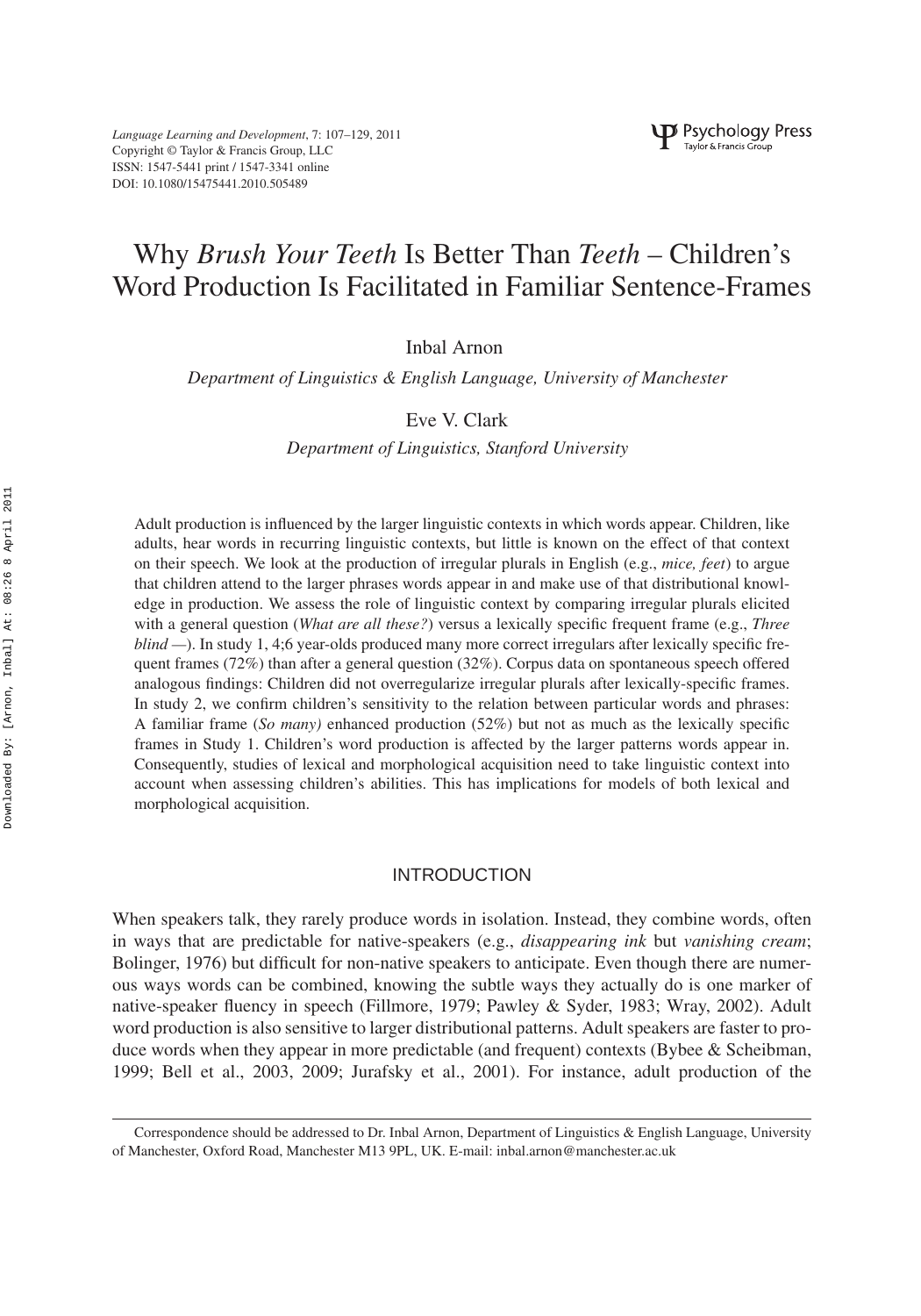word 'don't' is shorter when it appears inside a frequent phrase like 'I don't know' (Bybee & Scheibmann, 1999). In producing words, adults demonstrate their sensitivity to larger contexts and to the predictive relations between words and phrases. To become native-speakers, children have to develop a similar sensitivity, yet there is little research asking how children's word production is affected by the larger contexts that words appear in. Here, we ask whether children's production of irregular plurals in English is facilitated following more frequent (and predictive) frames.

Several lines of research support the prediction that children's production of words will be affected by linguistic context. Children, like adults, generally hear words embedded in larger phrases. Studies looking at the properties of child-directed speech have highlighted the prevalence of multi-word utterances in general, and repeated frames in particular, in what children hear. Adults direct words in isolation to them in only about 10% the time (Aslin et al., 1996; Brent & Siskind, 2001; Fernald & Simone, 1984; Fisher & Tokura, 1996; Cameron-Faulkner, Lieven, & Tomasello, 2003; Mintz, 2003). While these one-word utterances may play some role in assisting segmentation and learning new vocabulary items (Brent & Siskind, 2001), most of the time adult use the words children hear embedded in larger utterances.

These larger utterances recur frequently. One corpus study, for example, showed that half the utterances in a sample of child-directed speech (CDS) began with one of 52 simple frames, such as *Look at the* — or *Where's the* — ? Of the remaining frames, many were repeated in daily routines (feeding, bathing, dressing, etc.), making them frequent before specific nouns (e.g., *Wash your* — before *hands*, *Have a* — before *bath*) (Cameron-Faulkner et al., 2003; Ferrier, 1978). Frames such as these are also used when adults introduce children to unfamiliar words, e.g., *That's a* —, *Those are* —, *This is called a* — (Clark & Wong, 2002; Estigarribia & Clark, 2007) and may help learners to extract information about syntactic categories (e.g., Mintz, Newport, & Bever, 2002; Mintz, 2003; Weisleder & Waxman, 2010). The language children hear illustrates the co-occurrence relations between frames and single words.

Moreover, children seem to be sensitive to such distributional relations from early on. Many studies have documented children's early sensitivity to distributional patterns at various levels of linguistic analysis and their use of such information in language learning (e.g., Saffran, Aslin, & Newport, 1996; Saffran, Newport, & Aslin, 1996; Swingley & Aslin, 2002). For instance, infants can use transitional probabilities to break into the speech stream (e.g., Saffran, Aslin, & Newport, 1996); young children are better at learning and producing novel words when they conform to more frequent phonotactic patterns (e.g., Maekawa & Storkel, 2006; Zamuner, Gerken, & Hammond, 2004); they can use information about the kinds of subjects verbs take (animate vs. inanimate, say) to make syntactic generalizations (e.g., Goodman, McDonough & Brown, 1998). In short, children can (and do) make use of distributional information in a variety of ways as they are learning to talk.

One recent finding is that young children also attend to the frequency of larger linguistic chunks or multiword phrases. In one study of two- and three-year-olds, children were asked to repeat four-word phrases such as *'a cup of tea'* and *'a cup of milk'*. These phrases differed in chunk frequency but were matched for part frequency (the frequency of the constituent words, bigrams, and trigrams). Children's repetitions of the frame *a cup of* were faster and more accurate for highly collocated phrases like *'a cup of tea'* than for their less frequent counterparts like *'a cup of milk'* (Bannard & Matthews, 2008). The children produced more frequent phrases with greater precision and ease: their production of phrases reflected their knowledge about the words that tend to follow them.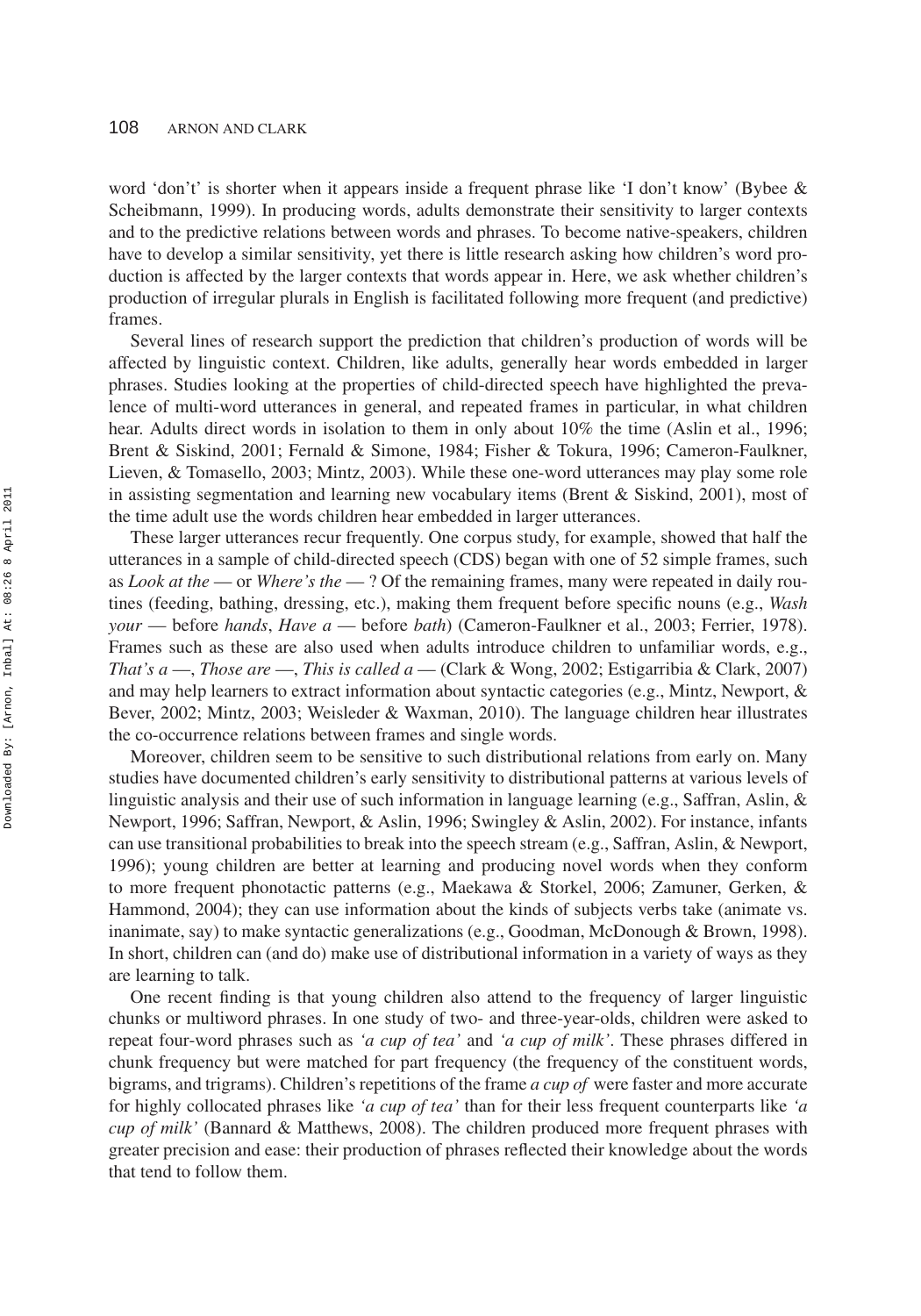Even though children (like adults) generally hear words embedded in larger phrases (e.g., Aslin et al., 1996), and even though children can (and do) attend to co-occurrence information in language (e.g., Saffran et al., 1996; Mintz, 2003), most studies of lexical and morphological acquisition have paid little or no attention to the effect of linguistic context on word production. Children's ability to produce words is (implicitly) assumed to be independent of the linguistic context. Their knowledge of the correct word form, or the correct inflection, is typically assessed in isolation (e.g. object naming) or in a context assumed to be neutral.

Here, we ask if children's ability to produce the appropriate word form is affected by the larger patterns words appear in: Are children more accurate when they produce words after frames they often co-occur with? We focus in particular on the production of irregular plurals, a domain where children have considerable difficulty. If children's word production, like that of adults, is sensitive to the larger patterns words appear in, they should be more accurate in linguistic contexts that occur more frequently. For example, the plural form *teeth* should be easier to produce after hearing 'Brush your —' than after hearing 'Show me your —'. Such a finding would (a) show that children attend to larger distributional patterns and rely on such linguistic information in production, (b) imply a more gradient characterization of children's lexical knowledge where their ability to produce the correct form depends (among other things) on the immediate linguistic context, and (c) highlight the need to take linguistic contexts into account when looking at children's emerging abilities in production.

#### Irregular Plurals in English

Children have difficulty acquiring irregular plural nouns in English (Berko, 1958; Cazden, 1968). Although they make sporadic use of a few correct irregular plural forms quite early, children then typically overregularize irregular forms and, for several years, waver between overregularized forms and the correct irregular forms (e.g., Cazden, 1968; Marchman, Plunkett, & Goodman, 1997; see also Kuczaj, 1977; Slobin, 1978). They produce overregularized forms such as '*mouses'* or '*foots'* with the regular *–s* plural inflection, both in spontaneous speech (Marcus et al., 1992; Maslen et al., 2004) and in experimental elicitation tasks (Arnon & Clark, 2008; Gordon, 1985; Matthews & Theakston, 2006; Ramscar & Yarlett, 2007), even though they never hear such forms in adult speech.

Children make fewer errors on more frequent nouns, e.g., *teeth*, compared to less frequent ones, for example, *mice* (Maslen et al., 2004). Their errors are also affected by phonological form. They make more errors in production when the singular noun resembles a plural — when it ends in a sibilant, for example, *horse, lens* (Bybee & Slobin, 1982) or when it resembles other plural nouns, for example, singular *lens* alongside plural *fens, pens, wrens*, and so forth. They also err more when the irregular noun fits an existing plural schema, for example, irregular *ox /* oks*/* in the plural schema [ — s] (Köpcke, 1998).

These errors, and children's plural formation more generally, have been used to address a variety of theoretical issues: the role of word frequency in acquisition (e.g., Maslen et al., 2004), rule-based vs. rote learning (e.g., Berko, 1958; Pinker, 1999), and the choice of single-system versus dual-system models for representing regular and irregular inflections (e.g., Rumelhart & McClelland, 1986; Pinker & Prince, 1988). The acquisition of irregular forms offers one window on how children learn, organize, and access linguistic information.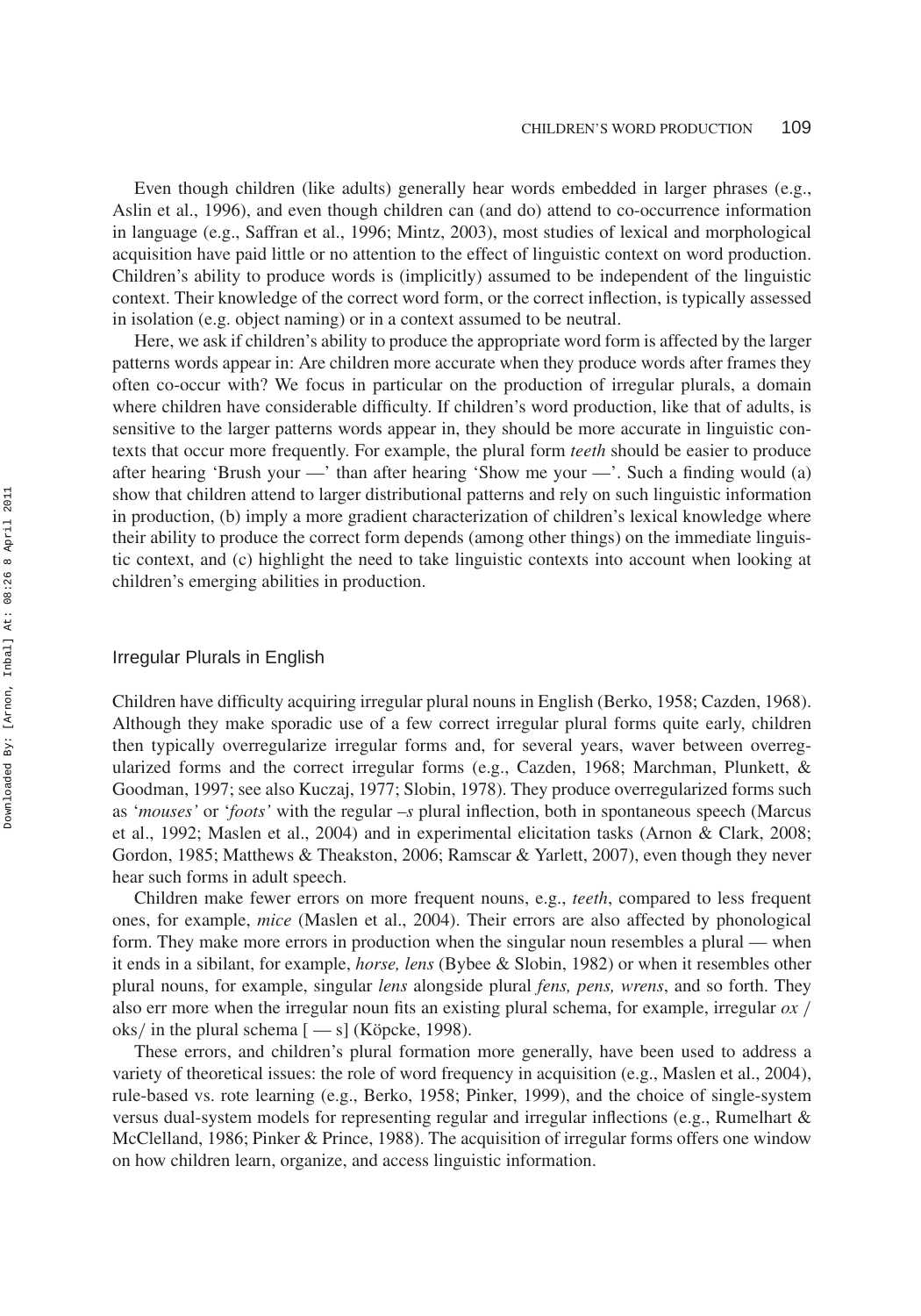Yet studies of irregular plurals have long exhibited a strong single-word focus. Children are asked to produce plurals in a linguistic environment assumed to be "neutral" and held constant across all the items elicited. For instance, after seeing a picture of one *wug* (depicted as a small bird-like creature) and then being shown a picture of two of them, they hear a phrase sicj as *Now there are two —*, with unfinished intonation, as a prompt to fill in the missing word (Berko, 1958). Many other studies have relied on the same elicitation technique (e.g., Arnon & Clark, 2008; Graves & Koziol, 1971; Matthews & Theakston, 2006; Miller & Ervin, 1964; Ramscar & Yarlett, 2007). However, this procedure pays no attention to the possible influence of linguistic context on production, and although corpus studies allow one to investigate multiple variables simultaneously, researchers here too have focused on single words or morphemes. When Maslen and his colleagues (2004) showed that children's production of irregular noun and verb forms is influenced by token frequency, type frequency, and the type*/*token ratio, they ignored any influence of linguistic context (Maslen et al., 2004; Marcus et al., 1992).

Irregular plurals, then, make a good test case for examining the role of linguistic context on word production. Children produce many errors in elicitation tasks, leaving much room for improvement. Four-year-olds produce irregular plurals correctly in English only about 30% of the time (Arnon & Clark, 2008; Ramscar & Yarlett, 2007). While error-rate has shown to be influenced by such factors as noun frequency and phonological form, no one has looked at the role of linguistic context in children's error rates. Here, we manipulate the previous linguistic context to see whether, and how, this affects children's ability to retrieve the appropriate irregular plural form for production. If children are sensitive to the phrases that words often occur with, and if their online production reflects such knowledge, they should be better at producing irregular forms in frames they often co-occur in (e.g., *Brush your* before *teeth)* than in frames where they occur less frequently.

#### **1: Is the production of irregular plurals facilitated after lexically specific frames?**

We used a picture-naming task to compare children's production of irregular plurals in two conditions: (1) after a labeling-question (*What are all these called?*) and (2) in completion of a two-word lexically specific frame. A lexically specific frame is one that frequently precedes specific nouns, such as *Brush your* before *teeth* or *Three blind* before *mice*. In both conditions the child produces only the irregular form, and in both conditions the form is a felicitous continuation of the prompt. Only the lexically specific condition, however, reflects co-occurrence patterns found in spontaneous speech. If children are sensitive to these patterns, they should be better at producing the irregular forms in the lexically specific condition.

We selected lexically specific frames on the basis of raw frequency and chose the frame that preceded each irregular form most often. There are other (more sensitive) ways to assess the relation between frame and noun. In particular, predictability (how surprising a form is given the preceding material) is emerging as an important predictor of linguistic behavior (Altman & Mirkovic, 2009; Hale, 2001; Jaeger, 2006; Jurafsky, 1996, 2003; Levy, 2008). Words are phonetically reduced in more predictable semantic and syntactic environments (Jurafsky et al., 2001; Gahl & Garnsey, 2004; Tily et al., 2009); complementizers are omitted when the relative clause is more predictable (Levy & Jaeger, 2007). While the effect of frequency is well-documented in acquisition, the effect of predictability has been less studied. The two factors are often correlated but can be distinguished. For example, a word such as *cream* may be relatively infrequent but highly predictable in the phrase *face cream*. Here, we investigate the effect of both frame frequency and frame predictiveness (how predictable the word is given the frame) by conducting a detailed item-analysis in the lexically-specific condition.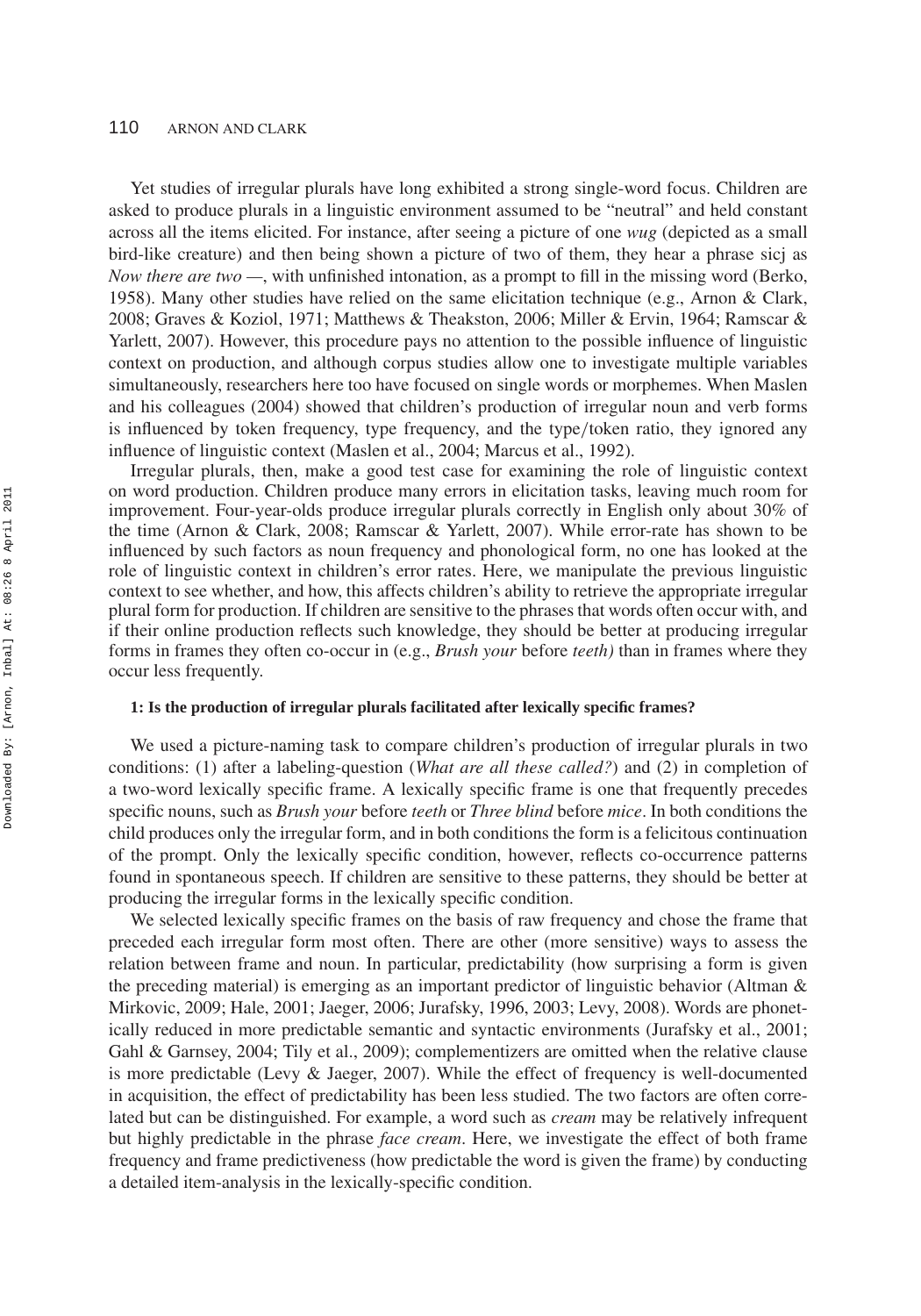## METHOD

#### **Participants**

Twenty-four children (12 boys and 12 girls) participated in the between-subjects study, with 12 children in each condition. Their mean age was 4;6 (range 4;3–4;10) across the experiment and within each condition. All the children were learning English as their first language, and were developing normally.

## **Materials**

We elicited seven irregular plural nouns: *children, feet, fish, geese, mice, sheep,* and *teeth*, all irregular nouns familiar to children aged 4;6.

#### *Frames*

To identify lexically specific frames, we extracted frames from a 6 million word subset of the American English portion of the CHILDES database (MacWhinney, 1995). This corpus included all speech spoken to and produced by nonimpaired children between the ages of one and six. To ensure that the resulting three-word utterances (frame  $+$  noun) sounded natural, we limited our search to instances where the resulting three-word sequence could appear as an independent utterance. For example, we excluded sequences such as *and the children*). For each of the seven target nouns we selected the frame(s) that appeared most often, excluding all frames that appeared less than three times. For the relatively more frequent nouns (*children, feet, mice,* and *teeth*) we were able to select two frames, while for the less frequent nouns only one frame met our criterion. We also looked separately at the frequency of the frames in child speech vs. adult (child-directed) speech and found high agreement.

For each noun+frame combination selected, we also calculated its predictiveness: how surprising the word is given the frame  $(-\log(P(word|frame))$ . This measure takes into account the number of times the frame occurs independent of the noun. It also reflects the incremental nature of speech: children heard the frame before producing the word. We can then ask whether accuracy within the lexically specific condition varies as a function of the frequency and*/*or predictiveness of the frame. Table 1 shows the lexically-specific frames for each target noun, together with their joint frequency, and their predictability measure.<sup>1</sup>

<sup>&</sup>lt;sup>1</sup>There are other measures of the relation between the noun and the frame that could influence production. In particular, how many different frames a noun can occur with. The effect of preceding linguistic context may be weaker for nouns that appear with many different frames (we thank an anonymous reviewer for this observation). We set out to look at the effect of noun flexibility (how many different frames a noun appears with) and frame predictability (how predictable is the lexically-specific frame given the particular noun) on our results. But both measures were highly correlated with important control variables (noun flexibility with noun frequency, and frame predictability with frame frequency), making it hard to discern what independent effect they had. We think these are important issues for future investigation using items that systematically vary along the relevant dimensions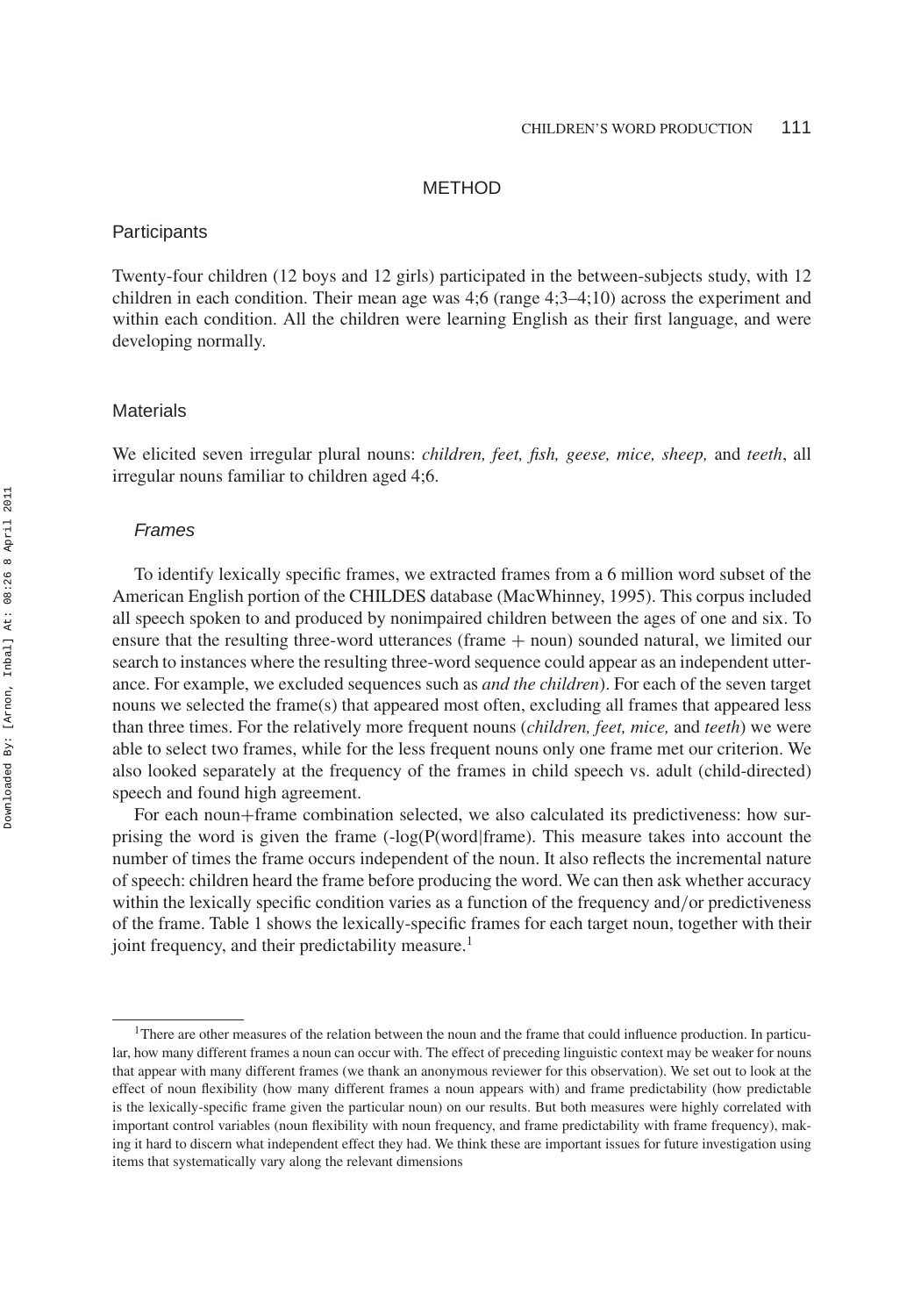| Noun     | <i>Frames</i>              | Raw Freq | Frame Freq | Noun Freq | Predictability:<br>Word Frame <sup>a</sup> |
|----------|----------------------------|----------|------------|-----------|--------------------------------------------|
|          |                            |          |            |           |                                            |
| Children | All the children.          | 46       | 3885       | 1025      | .011                                       |
|          | <i>The little</i> children | 20       | 1809       |           | .011                                       |
| Feet     | On your feet,              | 56       | 2955       | 2049      | .018                                       |
|          | On $mv$ feet               | 25       | 1748       |           | .014                                       |
| Fish     | Lots of fish               |          | 913        | 2519      | .007                                       |
| Geese    | Buy some geese             | 3        | 155        | 70        | .019                                       |
| Mice     | Three blind mice,          | 22       | 22         | 248       |                                            |
|          | Afraid of mice             | 3        | 87         |           | 0.03                                       |
| Sheep    | Count some sheep           | 3        | 3          | 709       |                                            |
| Teeth    | Brush your teeth,          | 110      | 178        | 1417      | .62                                        |
|          | Brush my teeth             | 40       | 65         |           | 0.61                                       |

TABLE 1 Lexically Specific Frames Used as Prompts: Raw Frequency and Predictability

<sup>a</sup>For ease of understanding we give the P(Word|Frame). For statistical analysis we used the corresponding surprisal measure: -log(P(Word|Frame) where higher numbers mean lower predictability.

## *Filler Items*

In both conditions the children completed a color-naming task in addition to the plural production task. They saw pictures of colored balloons and had to name each color in response to: *'What color is this?'* In the frame-completion condition, children also completed ten filler-frames in which the word to be supplied was a regular singular noun. For example, the child saw a picture of a red book and had to complete the frame *The red* — produced by the experimenter with a high unfinished intonation.

## Procedure

Children were tested in a quiet room at the nursery school. They were first asked to name single instances of all the target referents to make sure that they recognized them and used the label we intended. If they produced a different label at this stage (e.g., *lamb* for *sheep* or *kid* for *child*), the experimenter offered the intended term instead (*Right! But can we also call it a sheep?*). This was done to reduce the number of nontarget nouns at the plural-elicitation stage. The single-noun elicitation was followed by plural-noun elicitation, prompted either with a labeling-question, or with a lexically specific frame, depending on the condition.

What differed between the two conditions was the linguistic context for the target irregular plural nouns. In the labeling-question condition, children produced each irregular noun in response to the question *'What are all these called?'* In the lexically specific condition, they completed two-word sentence frames produced with rising 'unfinished' intonation by a puppet (voiced by the experimenter). Each noun was matched to a frame it frequently cooccurs in, in spontaneous speech (e.g., *brush your —* for *Brush your teeth*; *on your —* for *On your feet*).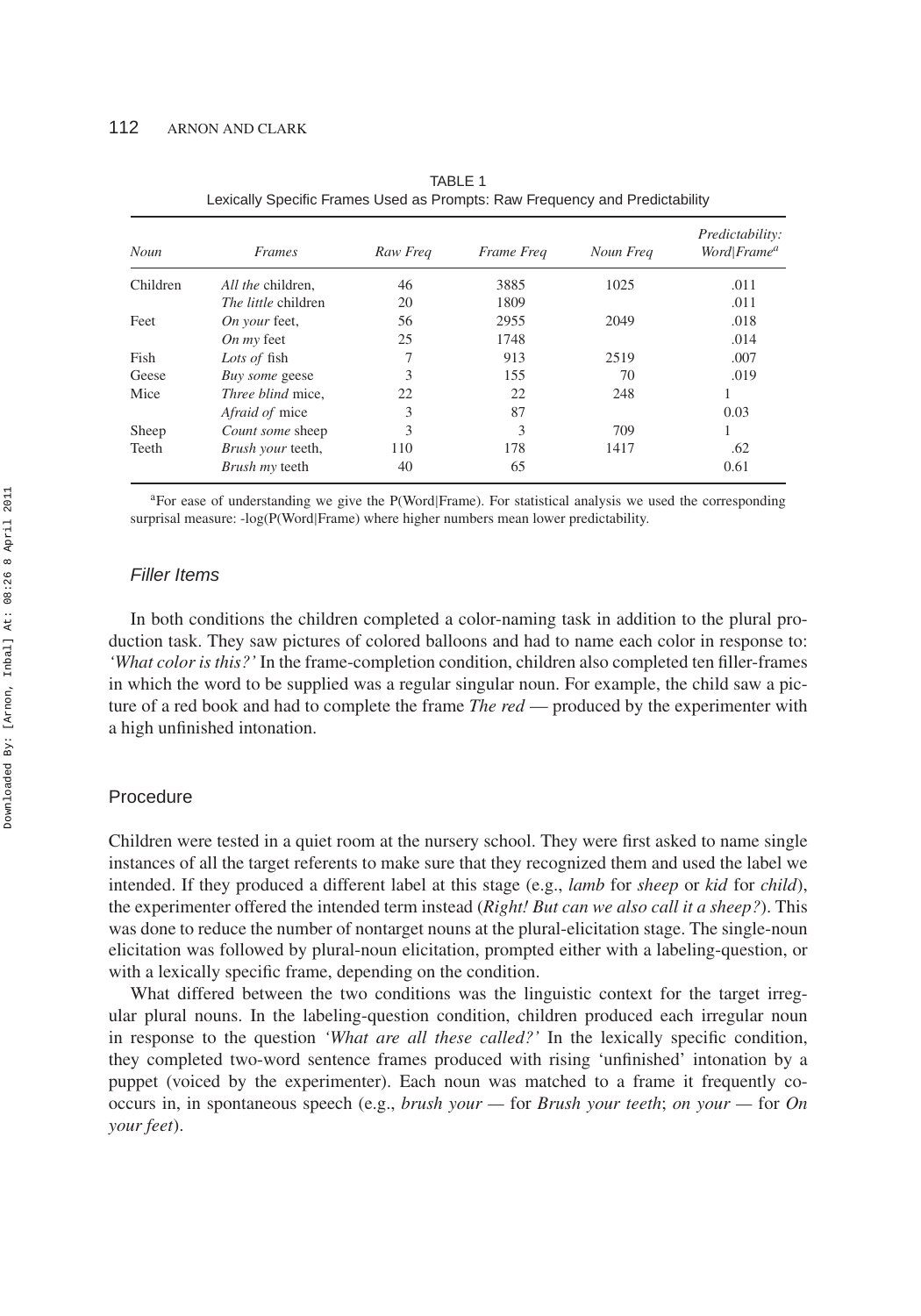The experimenter began by showing two practice pictures. The first depicted a single house, the second five houses. To emphasize the plurality of the objects, the child was asked first to name the single object (*What is this called?)* and then the set of objects (*and what are all these called?)*. In the frame-completion condition the puppet was introduced after the two practice items. The experimenter asked the child to help the puppet describe the pictures: the puppet would start a description and the child was to finish it. Children then had two further practice trials with nonplural nouns to make sure they understood the task (*It's a — hat, It's a — ball)*.

#### *Coding*

Responses were coded for accuracy by a research assistant blind to the predictions of the study. They were coded as Correct if the child produced the correct irregular plural, and Incorrect if the child produced an overregularized plural or a singular form. Incorrect forms were further classified into three types: (a) *s*-addition (adding an 's' to a singular form, e.g., *mouses*), (b) *s*-plural-addition (adding an 's' to the irregular plural form, e.g., *mices*), and (c) singular-form alone (e.g., *mouse*). Finally, nontarget labels for the pictures (e.g. *lambs, kids*) were coded as Other.

## RESULTS AND DISCUSSION

Children gave responses in all of the elicitation trials. Their responses, when asked for an irregular plural form, fell into five main categories: Correct, Added –*s* on singular, Added –*s* on plural, Singular alone, or Other. We excluded children who produced Other responses more than one third of the time (more than one SD from the mean Other response rate) since this left too few correct and incorrect forms for reliable comparison. There were only three such children. The proportion of responses for the remaining children is shown in Table 2.

We predicted that children's production of irregular plurals should be better after a lexically specific frame than after a labeling-question. Figure 1 presents correct productions of the irregular plural forms for each condition excluding Other responses (their rate did not differ between the conditions).

We used a mixed-effect logistic regression model to analyze our results. These models allow us to control simultaneously for subject and item effects (see H. Clark, 1973; Baayen, Davidson, & Bates, 2008). They also allow us to look at the effect of linguistic context while controlling

| Condition                | Correct | $Singular + added -s$ | $Plural + added -s$ | Singular | <i>Other</i> |
|--------------------------|---------|-----------------------|---------------------|----------|--------------|
| Labeling-question        | 30      |                       |                     | 24       |              |
| Lexically specific frame | 68      |                       |                     | 23       |              |

TABLE 2 Percentage of Each Response-type Elicited for Irregular Nouns (Computed Over All Trials)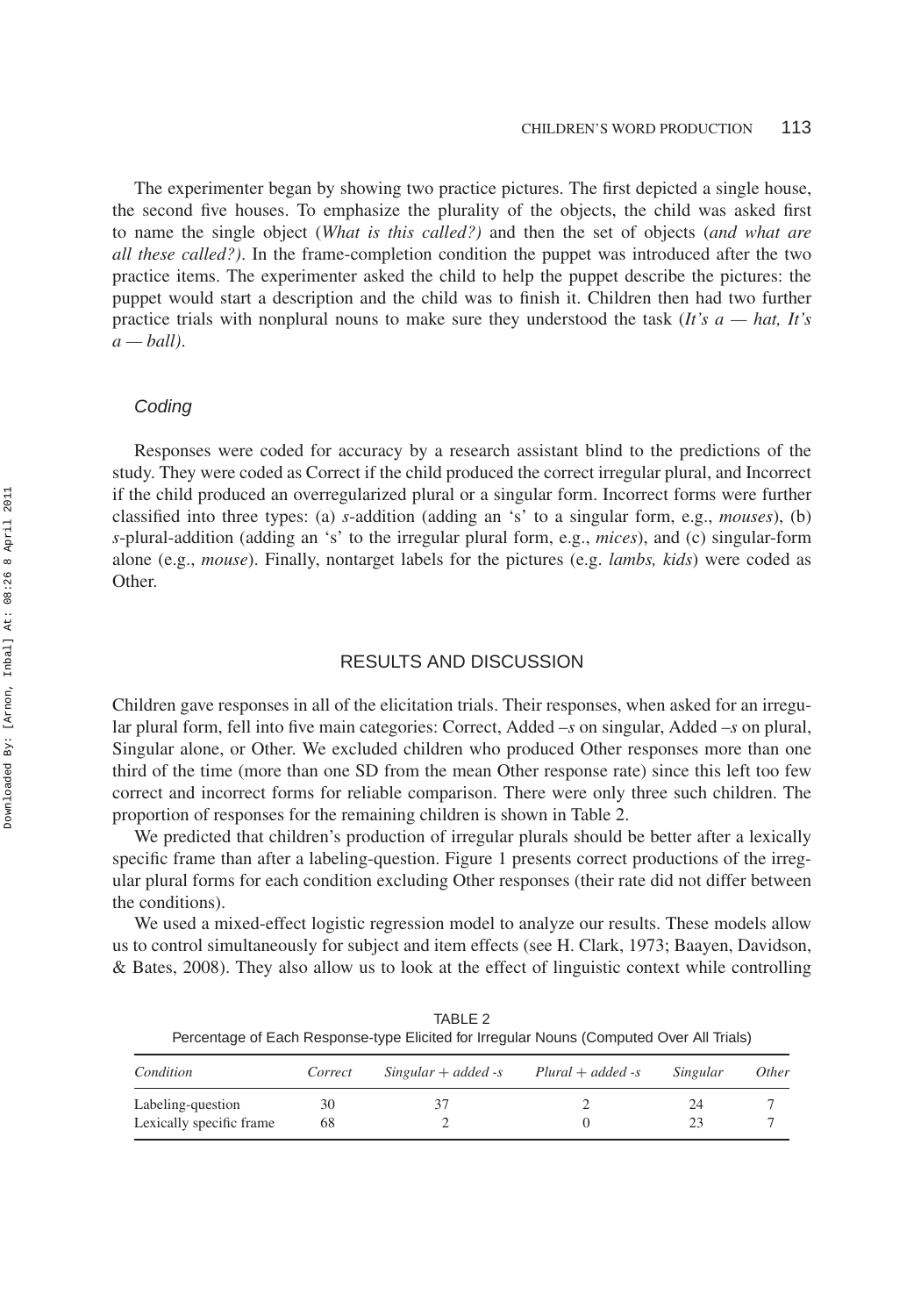

FIGURE 1 Percentage of correct responses by condition in Study 1 (averaged across trials).

for any effect of the frequency of the target nouns themselves. We ran a mixed-effect model with accuracy (correct vs. incorrect) as the predicted variable, linguistic context and log (frequency) as fixed effects, and subject and item as random effects. We calculated the frequency of the nouns using the same 6 million-word corpus we had used to select the frames.

## Comparing the Conditions

As predicted, children did significantly better in the lexically specific frame condition than in the labeling-question condition,  $B = 2.9$  ( $SE = .42$ ),  $p < .001$ . They were more accurate when the target noun was "introduced" with a lexically specific frame (72% correct) than when it was elicited with a labeling-question (32% correct). Performance in the lexically specific condition was twice as good as in the question condition, even though fewer than half the lexically specific prompts contained linguistic cues to plurality (e.g., *all, three*) like those in the labeling-question (*What are all these called?)*. Performance was also twice as good as previously reported for fouryear-olds (e.g., Arnon & Clark, 2008; Ramscar & Yarlett, 2007). As in previous studies, children were more accurate with more frequent nouns,  $B = 1.49$  ( $SE = .42$ ),  $p < .001$ .

Differences in accuracy cannot be attributed to knowledge of the relevant singular noun forms. Children successfully labeled singular objects before both plural elicitation conditions: They were correct on 65% of singulars in the labeling-question condition and on 66% in the lexically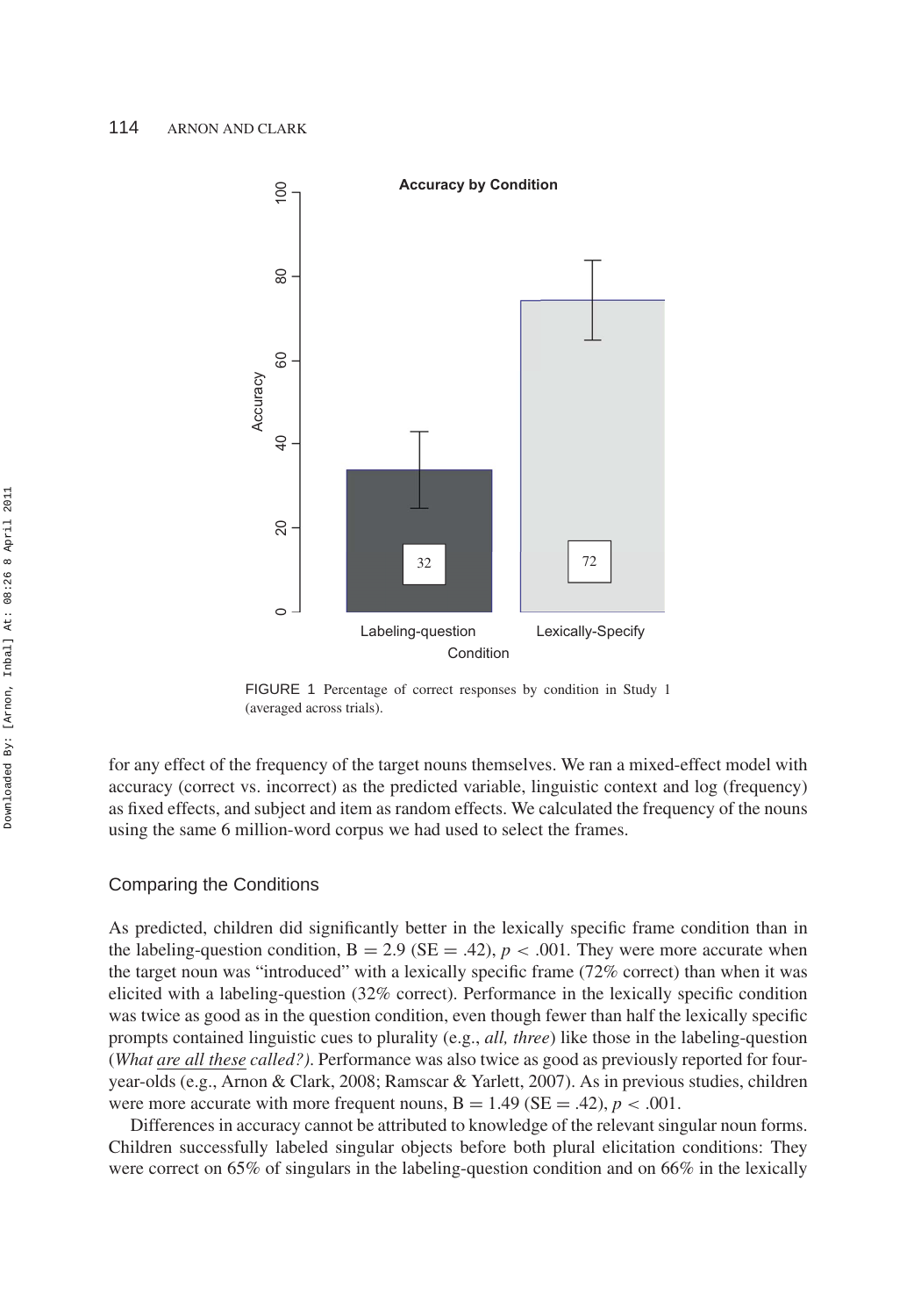specific condition,  $B = -0.002$  (SE = .37),  $p > .9$ . In the remaining trials, children sometimes produced a nontarget noun (e.g., *kid* for *child* 30% of the time) or, in very few cases, used a plural form (5% of the time). Overall, though, children in both conditions were equally familiar with the objects depicted in the pictures, and with the singular forms of the relevant nouns.

## Item-Analysis in the Lexically Specific Condition

The results show that production is improved after lexically specific frames. But what about the frame-noun combinations facilitated their production? The combinations varied both in frequency and in predictability. For example, in *Three blind mice,* the frame is highly predictive it only occurs before *mice.* In *lots of fish,* the frame is less predictive because it occurs before many other nouns, too. The predictability of the correct form is higher following *Three blind–* than following *Lots of –*. Given the variability in frequency and in predictability in our lexically specific frames, we wanted to see if we could tease apart the effects of those two factors.

To do this, we conducted a mixed-effect regression on the responses only in the lexically specific condition. We ran a model with accuracy (correct vs. incorrect) as the predicted variable, log(word-frequency), log(frame-frequency), and word-predictability (-logP(word|frame)), as fixed effects, and subject as a random effect (we did not include item as a random effect since we were interested in the specific properties of the frames). Some nouns appeared with two different frames (e.g., *Three blind mice* and *Afraid of mice*). Since the frames could (and did) differ in their predictiveness we calculated word-predictability for each frame-noun combination (so the accuracy for *mice* in *three blind mice* was predicted by the probability of (mice| three blind) while the accuracy of the same noun in *afraid of mice* was predicted by the probability of (mice) afraid of).

Word-predictability emerged as a significant predictor when controlling for noun frequency and frame-frequency: Accuracy was higher following more predictive frames,  $B = -.45$ ,  $(SE = .15)$ ,  $p = .008$  (we expect a negative coefficient because the lower the surprisal, the more predictable the word). Frame-frequency, in contrast, was not significant,  $B = -.65$  ( $SE = .39$ ),  $p > 0.1$ . As in the previous analysis, noun-frequency was significant,  $B = 2.11$  (SE = 52),  $p <$ .001. Children's accuracy within the lexically specific condition increased as a function of predictability: more predictable words were produced more accurately. We return to these findings in the general discussion.

These results clearly demonstrate an effect of linguistic context on children's production of inflected words. Children were more accurate when they produced irregular plurals after sentence-frames that were more predictive. This suggests that they are sensitive to co-occurrence relations between words and phrases and that this knowledge influences their own production. If these results reflect how linguistic knowledge is organized and accessed, children should display similar patterns in everyday conversation, and may produce fewer over regularization errors for irregular plurals after lexically specific phrases there, too.

#### Irregular Plurals in Spontaneous Conversation

We can look at spontaneous errors to see if this pattern holds. We wanted to see if children were less likely to make errors after the lexically-specific frames used in Study 1 than after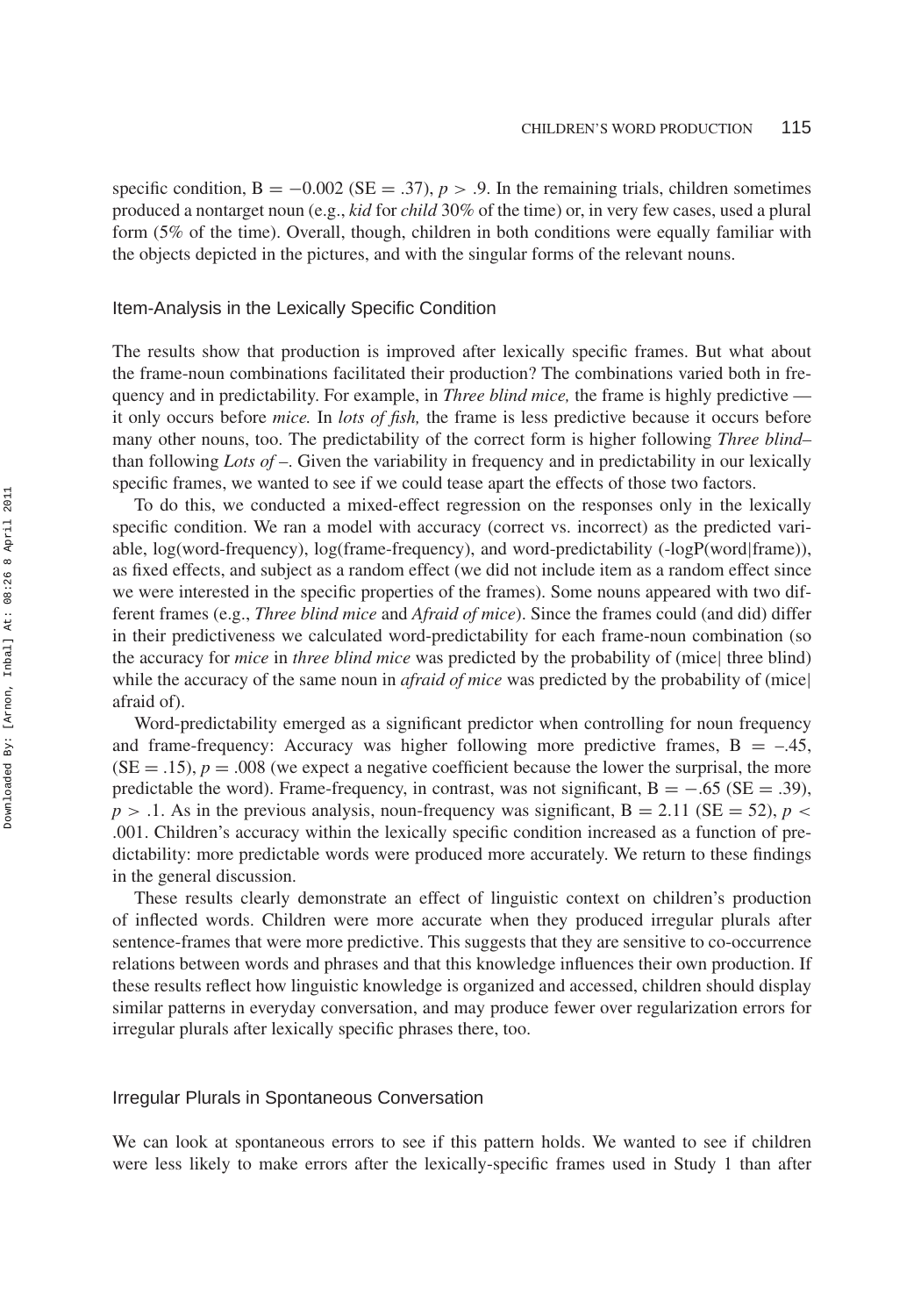other two-word sentence frames. To do this, we extracted all the child-produced speech in the 6 million-word corpus we had used to select frames. This reduced the corpus to 1.7 million words. Using CLAN (MacWhinney, 1995), we extracted all the correct and incorrect plural uses of the target nouns (*children, feet, fish, geese, mice, sheep,* and *teeth)*, together with the utterance that each use occurred in, plus the two immediately adjacent utterances (preceding and following). We expected to find two kinds of errors: addition of the regular *'–s'* plural marker (a) to the singular form (e.g., *mouses*), and (b) to the irregular plural form (e.g., *mices*). Both error-types were attested in our experimental data. We therefore searched the corpus for all the following forms as well: *childs, childrens, fishes, gooses, geeses, mouses, mices, tooths, teethes, sheeps, foots,* and *feets*.

As in previous corpus studies (e.g., Marcus et al., 1992), we ignored errors of omission where children used a singular form in lieu of a plural. The reason for this was that, without detailed contextual information, it is impossible to tell whether the child made a singular-for-plural error or was actually focusing on just one of the entities in the relevant set. The corpus data available did not allow us to make this distinction (see also Clark & Nikitina, 2009).

We found 102 overregularization errors. Of these,  $75\%$  (n = 77) consisted of adding '-*s*' to the singular form and 25% of adding '–*s*' to the irregular plural form. Table 3 lists all the correct productions and errors for each irregular plural noun. Averaged across nouns, the error rate was 4.5%. However, the actual rate differed from one noun to the next, from a low of 1% for *teeth* to a high of 21% for *mice*. These figures are consistent with previous studies of overregularization errors (e.g., Maslen et al., 2004; Marchman et al., 1997; Marcus, 1995; see also Maratsos, 2000).

As predicted, children seem to make fewer errors after lexically-specific frames. Of the 102 errors, 58 were produced after a two-word frame (in addition, 15 overregularizations were produced as one-word utterances, or as the first word of an utterance, and 29 were preceded by just one word.) Children produced irregular plurals following two-word frames 1,503 times. Error rate was 4% overall but dropped to zero after the lexically specific frames. Children did not produce utterances such as *Brush your teeths*. They did produce lexically specific frames followed by an irregular plural noun (79 times), and in every case the irregular form was produced correctly. While we do not want to draw strong conclusions from this limited corpus sample, these findings are consistent with our prediction that children's production of irregular forms is improved after frequent frames in spontaneous speech just as in elicited production and highlight the need to take linguistic context into account in corpus studies.

| Noun plural | Correct uses $(n)$ | Errors in use $(n)$ | <i>Error rate</i> $(\%)$ |  |  |  |  |
|-------------|--------------------|---------------------|--------------------------|--|--|--|--|
| Children    | 205                | 5                   | 2                        |  |  |  |  |
| Feet        | 478                | 31                  | 6                        |  |  |  |  |
| Fish        | 840                | 32                  | 4                        |  |  |  |  |
| Geese       | 25                 | $\overline{2}$      | 7.5                      |  |  |  |  |
| Mice        | 73                 | 20                  | 21                       |  |  |  |  |
| Sheep       | 123                |                     | 5                        |  |  |  |  |
| Teeth       | 374                | 5                   |                          |  |  |  |  |
| Total       | 2118               | 102                 | 4.5                      |  |  |  |  |
|             |                    |                     |                          |  |  |  |  |

TABLE 3 Number of Correct and Erroneous Plurals for Irregular Nouns Produced in Spontaneous Conversation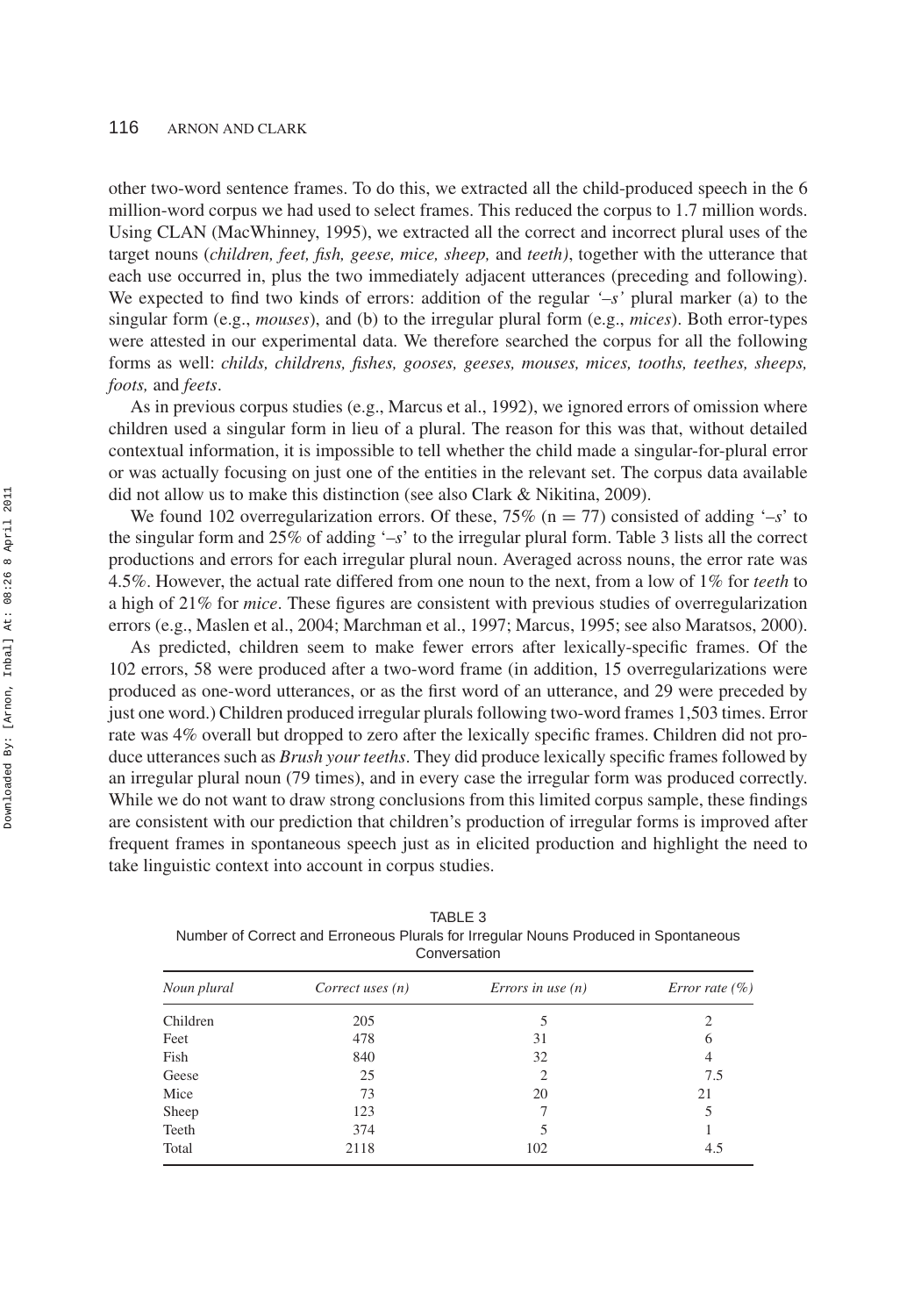So far, we have seen that children's production accuracy goes up after lexically specific frames compared to after a labeling-question. However, this improvement might be caused by the mere presence of the frame rather than by its lexical content or distributional relation to the target nouns. Answering a question might simply be harder than completing a sentence-frame. Children's production could also benefit simply from the presence of a familiar frame. Frames that often introduce the target words in conversation facilitate word recognition in young children at 1;6. They recognize familiar target words faster when these are introduced in a frame such as *Look at the —* (*Look at the mouse*) than when they are introduced with an attention-getter followed by the target term as in *Look. The —* (Fernald & Hurtado, 2006). Children's experience with a frequent frame may make it easier to process, thereby freeing up resources for dealing with the following word.

If production follows a similar pattern, then children's accuracy might improve after any frame that is frequent before nouns in their input, compared to after a labeling-question. To investigate this, in Study 2 we look at children's production of irregular plurals after a frame that is frequent before nouns but rarely appears before our irregular plural nouns. We compare their accuracy in this condition to the two conditions tested in Study 1. If children's production is aided by the overall familiarity of a frame, they should do better after such a frame than after a labeling-question. If they are also sensitive to the linguistic contexts of specific words, they should still do better after lexically specific frames than after frames that are merely familiar.

#### **2: Is the production of irregular plurals facilitated after a familiar-frame?**

#### **Participants**

Twelve children (6 boys and 6 girls) participated. Their mean age was 4;6 (range 4;3–4;10). All the children were learning English as their first language and were developing normally.

## **Materials**

We used the same seven irregular plural nouns (*children, feet, fish, geese, mice, sheep,* and *teeth*) and the same picture-naming task.

## *Familiar Frame*

We used the same 6 million-word corpus to find a frame that was frequent before nouns but rarely or never appeared before the target irregular plurals. We chose the frame *So many*: It occurred 278 times but rarely preceded any of the test nouns. It preceded *children* 3 times (the lexically specific frames for *children* occurred over 20 times) and did not precede any of the other target nouns. Like the labeling-question, it contains a linguistic cue to plurality (*many*).

## *Filler Items*

Children also completed a color-naming task in addition to the plural production task. We used the same fillers in the plural elicitation as we had in the lexically-specific condition in Study 1.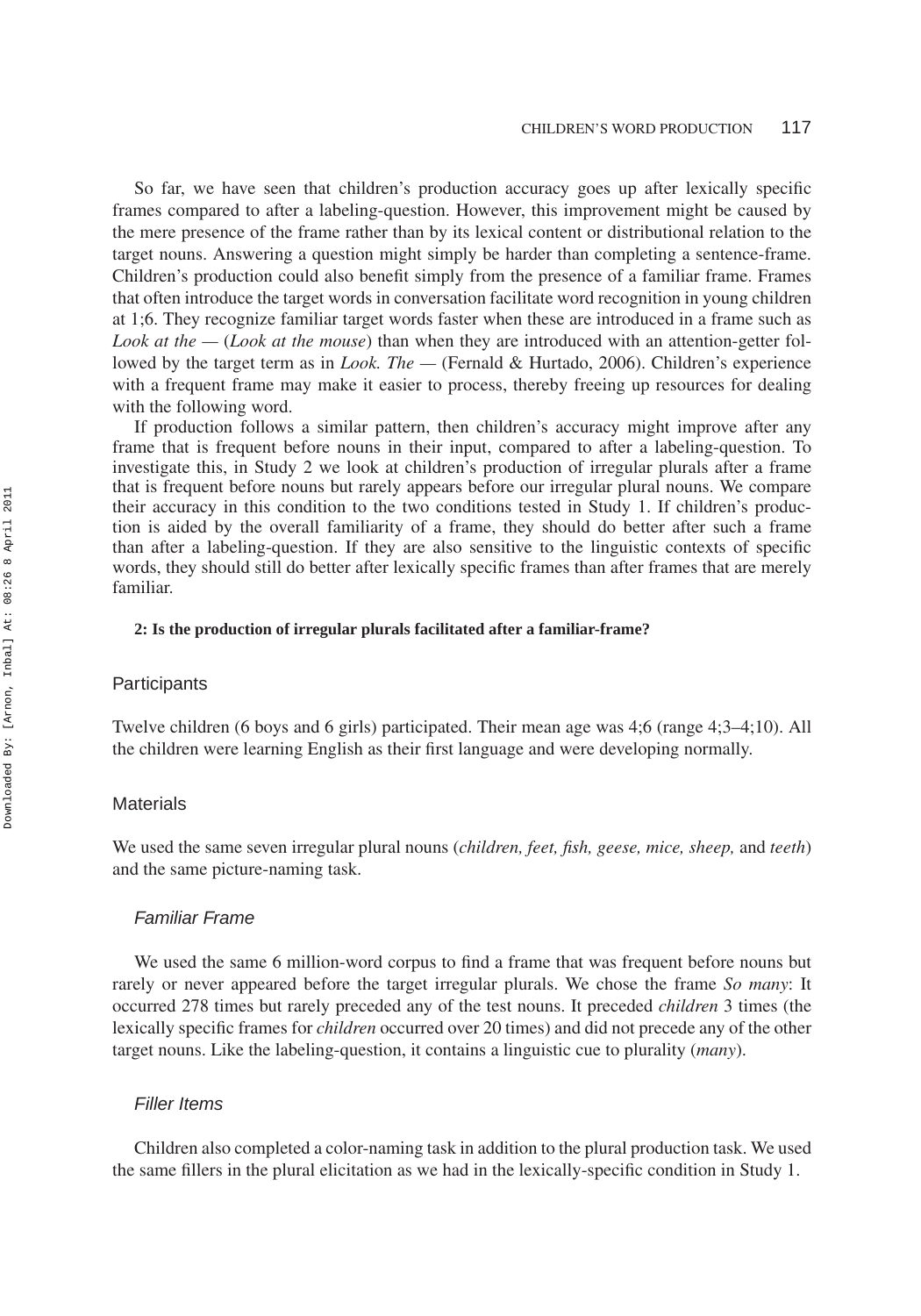## Procedure

The procedure was identical to the lexically specific condition, as was the coding of the responses children gave.

## RESULTS AND DISCUSSION

Children gave responses in all of the elicitation trials. Their responses, when asked for an irregular plural form fell into the same five main categories found in Study 1: Correct, Added –*s* on singular, Added –*s* on plural, Singular alone, or Other. None of the children in this study had an Other response rate that fulfilled the exclusion criteria applied in Study 1 (more than 1 SD from the mean Other rate), and so none were excluded. We predicted that children's production of irregular plurals should be better after a familiar frame than after a labeling-question but worse than after lexically specific frames. To test this, we compare children's performance in this study to that of the children in Study 1. Figure 2 presents correct productions of the irregular plural forms for each condition excluding Other responses (which did not differ between the conditions).

As in the previous study, we used mixed-effect logistic regression models with accuracy (correct vs. incorrect) as the predicted variable, and noun-frequency (log (noun-frequency)) as fixed



**Accuracy by Condition and Item**

FIGURE 2 Percentage of correct responses in three conditions (averaged across trials).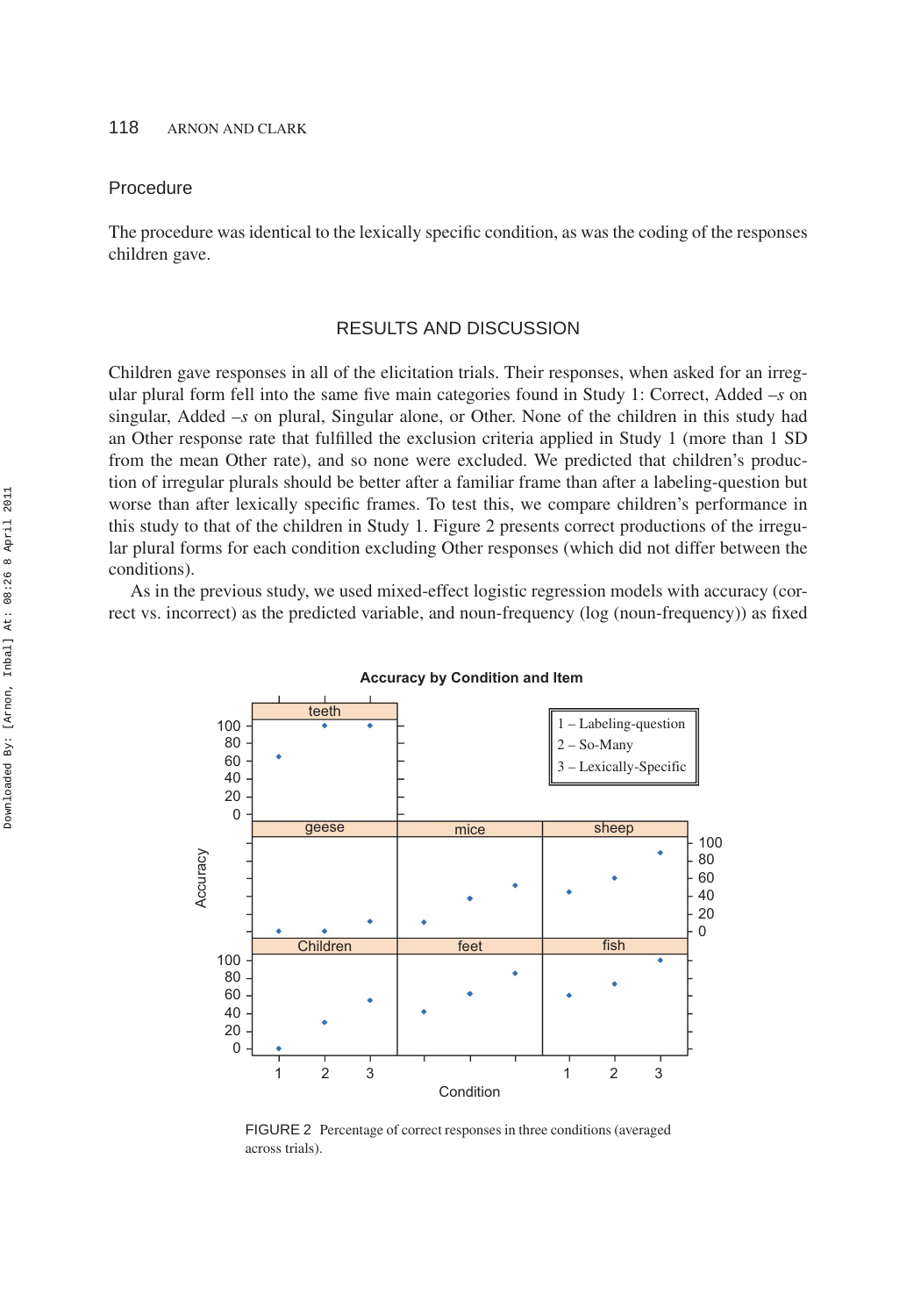effects, and subject and item as random effects, to compare each of the two conditions. Children did significantly better in the familiar-frame condition compared to the labeling-question condition,  $B = 1.51$  (SE = 46),  $p < .01$ , but significantly worse compared to the lexically specific condition,  $B = -1.30$  (SE = 51),  $p < .05$ . In all three conditions, children were more accurate with more frequent nouns ( $p$ 's  $<$  .001). As predicted, they did better in producing irregular plurals when the target noun was introduced with the familiar frame *So many* (53% correct) than with a labeling-question (32%) but worse than when the target noun was introduced with a lexically specific frame (72%).

The *so-many* condition and the lexically-specific condition differed in the number of unique frames children were exposed to — 11 in the lexically specific condition versus only one in the *so-many* condition. Could their performance be worse in the *so-many* condition (compared to the lexically specific one) only because the frame became less effective over time? To rule out this possibility, we compared performance in the first and second half of the experiment. If the effect of frame diminished over time in the *so-many* condition, we would expect performance to be worse in the second half of the experiment compared to the first. This was not the case: Performance in the *so-many* condition did not decrease in the second half of the experiment,  $B = .43$  (SE = .49),  $p > .4$ . If anything, it was numerically better (47% correct in first half vs. 57% in second half). A similar pattern is found for the lexically specific condition where performance was somewhat better in the second half of the experiment (67% vs. 76%) but not significantly so,  $B = .17$  (SE = .68),  $p > .7$ . The difference between these conditions cannot be attributed to the different number of frame-types used.

Children's accuracy on the singular forms of the target nouns also did not differ significantly across the three conditions (65% of singulars in the labeling-question condition, 57% in the familiar-frame condition, and on 66% in the lexically-specific condition). We ran two logistic regressions comparing the added condition (*so-many*) to the ones from Study 1 (labeling-question vs. *so-many*, B = .–6 (SE = .36), *p >* .09, lexically specific vs. *so-many*, B = −.6 (SE = .33),  $p > .06$ ).

The plots in Figure 3 present children's mean accuracy by item in each condition. While the baseline accuracy differs for each noun (higher frequency nouns such as *teeth* are produced accurately more often than lower frequency ones such as *geese*), the general pattern is the same across items. Children were least accurate for irregular plurals after a labeling-question, better after a familiar frame, and better still after a lexically specific frame.

Why was performance also enhanced (though less so) after a familiar but less highly collocated frame, namely '*So many —'* ? As in word recognition (Fernald & Hurtado, 2006), word retrieval and production may benefit when the preceding context is more familiar and hence easier to process. However, there may be another explanation that is tied to the *so-many* frame we used here. This frame rarely preceded any of the test nouns in the corpus we drew on, so there is little evidence for any sequential link between this frame and any irregular plural nouns. There is a link between the frame and the notion of plurality.

The frame *So many* appeared more than 200 times and was followed by a plural noun 77% of the time  $(n = 155)$ . (In the remaining cases, this frame appeared in utterance final position with no following word, e.g., *I got so many*, *there are so many*.) Even though the frame *So many*  was followed mainly by *regular* plural nouns (90% of the time), the fact that it is generally followed by plurals may have helped children retrieve irregular plural nouns there as well. The correct form might therefore be easier to retrieve in a linguistic context that calls for a plural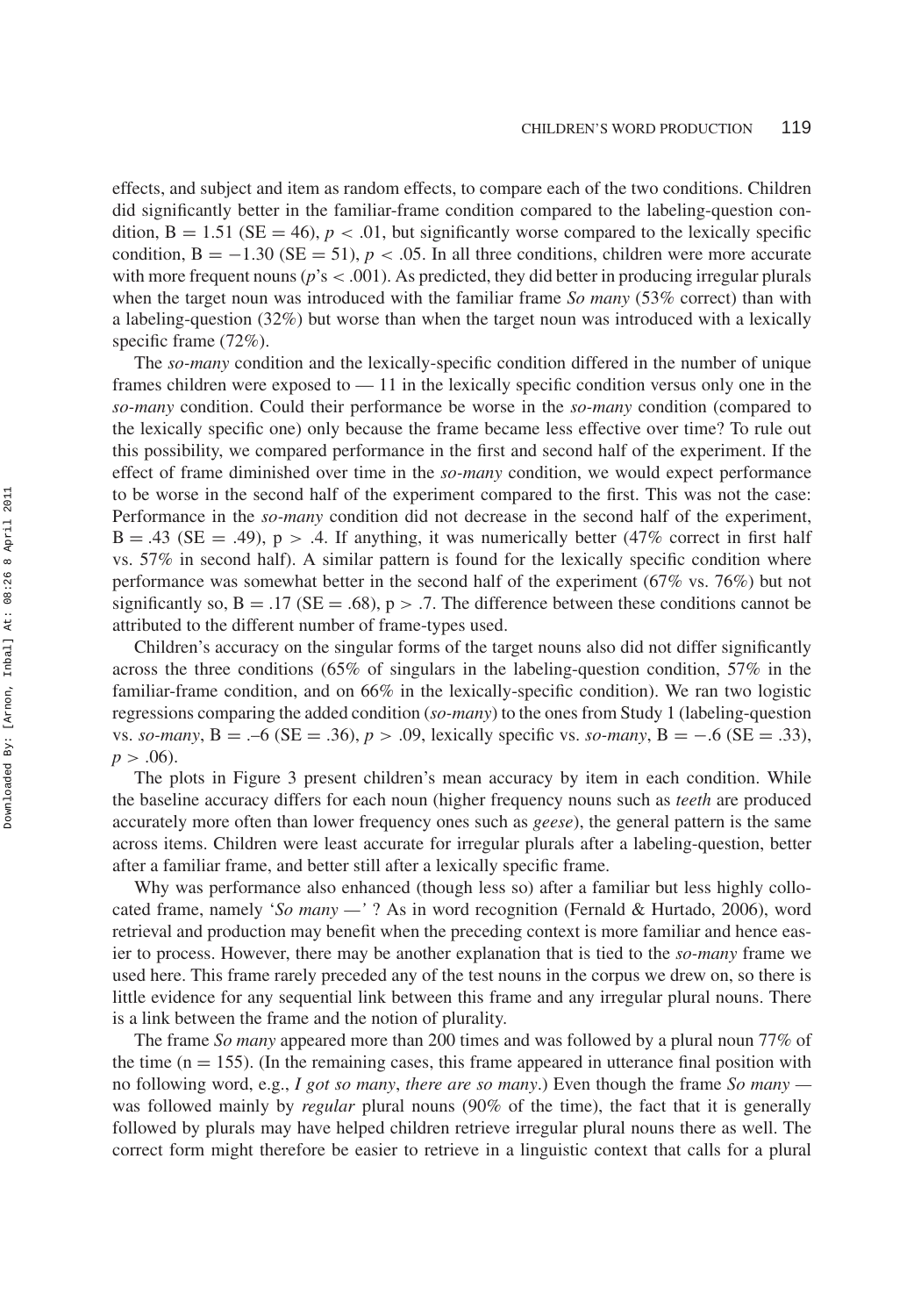

FIGURE 3 Accuracy for item by condition (averaged across trials).

form (Ramscar & Yarlett, 2007). In predictability terms, *so many* made the notion of plurality more expected.

Predictability of the plural may also explain why children's error distribution was somewhat different in the experimental manipulation and in naturalistic speech. In natural conversation, 25% of children's errors were of the form: irregular plural + s (e.g., *mices*). Such errors were infrequent (∼2%) in the experiments. One explanation is that the activity of naming objects may be more predictive of singular nouns than plurals: The pragmatic context of picture description is more frequently associated with singular forms, making errors of irregular plural  $+$  s less likely.<sup>2</sup>

Another factor might play some role in children's improved performance after frames. The two frame-completion conditions differed from the labeling question in prosody (two unfinished utterances vs. a question) as well as in the nature of the responses they elicited (a word in utterance-final position vs. single-word answer). However, the prosodic characteristics of the linguistic context alone cannot account for the difference we found between frame-types: Children's production was better after a lexically specific frame than after a frequent frame (*So many*), even though both provided the same prosodic context (an "unfinished" intonation contour). Nevertheless, prosody may have contributed to the general improvement children showed in the frame-conditions.

<sup>2</sup>We thank an anonymous reviewer for this suggestion.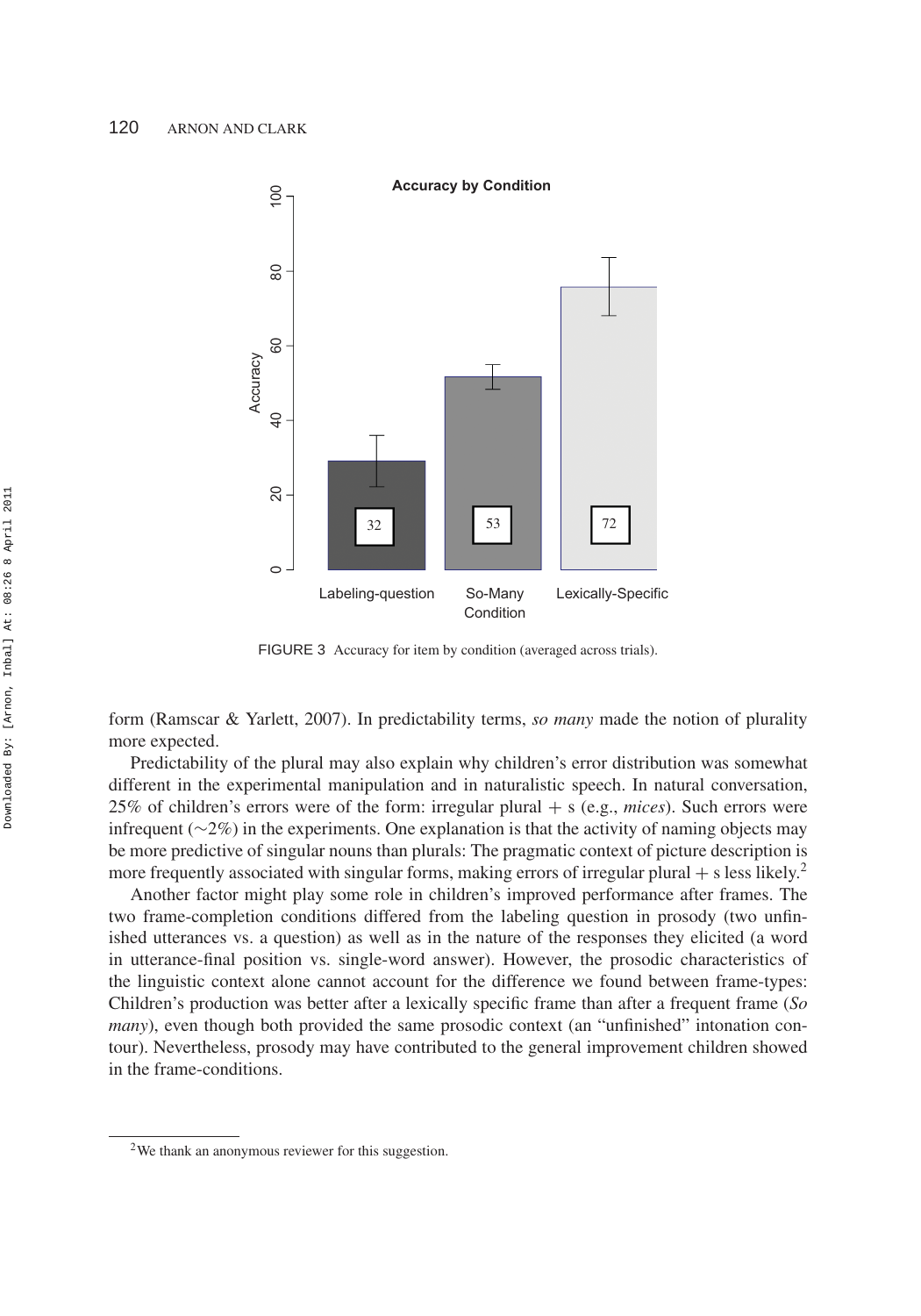This point receives some support from episodic theories of lexical access (Goldinger, 1996, 1998; Roediger & McDermott, 1993). In such models, "[. . .] groups of detailed traces collectively represent individual words" (Goldinger, 1996, p. 1166). These traces include fine-grained acoustic information about the voice of the speaker (Goldinger, 1996, 1998; Hintzman et al., 1972; Schacter & Church, 1992) and the intonation contour a word was produced with (Church & Schacter, 1994) that can be used in lexical access. For instance, speakers recognize words faster when they are spoken in the same voice as a previous production (Goldinger, 1996).

This suggests that children may be better at producing (and recognizing) words when they occur in more familiar prosodic environments. Because words are more likely to appear as parts of larger utterances than as single-word utterances, this might explain why children did better after hearing a frame than in answering a question — the prosodic context the frame supplied may have facilitated retrieval for production. We can re-interpret the finding that children's word recognition is enhanced after a familiar frame (Fernald & Hurtado, 2006) in this light: Children may be faster to recognize words when they appear after the familiar frame *Look at the bunny* compared to the semantically equivalent frame *Look! The bunny,* not only because of the lexical difference between them but also because of the different prosodic contours in which they are presented. Further research is needed to investigate the role that frame-prosody may play in lexical access.

The two frame conditions allow children to anchor the word forms they have to produce by linking them to familiar linguistic contexts — the lexically specific frame and the frequent frame, both familiar as plural contexts, and hence able to act as prompts for the target plural forms. This prompt function may be particularly effective where children have already established strong syntagmatic associations among co-occurring words (e.g., Entwisle, Forsyth, & Muus, 1964). Unlike the two frame conditions, the question condition requires that children generate an answer, a single word, unanchored to any phrase just produced, and so less securely linked to any preceding linguistic context. In short, children may be better at producing words when they occur in more predictable lexical and prosodic environments. Because words are more likely to appear as parts of larger utterances than as single-word utterances, children should do better after hearing a frame than in answering a question.

## GENERAL DISCUSSION

We set out to investigate whether children's production of irregular plurals is affected by the preceding linguistic context. Children did poorly when they produced irregular plurals in isolation, with only 32% correct. They did rather better when produced these plurals after hearing a familiar frame, with 53% correct, and did even better, with 72% correct, when they produced these irregular plural nouns after hearing lexically specific frames highly collocated with the target nouns. This level of performance (72%) is twice as high as in previous elicitation studies with the same age and language population.

This pattern of production held across items and persisted when noun frequency was controlled for. It cannot be attributed to differences in cues to plurality in the three conditions since children did best with lexically specific frames even though fewer than half of these contained any explicit cues to plurality (terms such as *some* or *all*, or numerals such as *three*), while the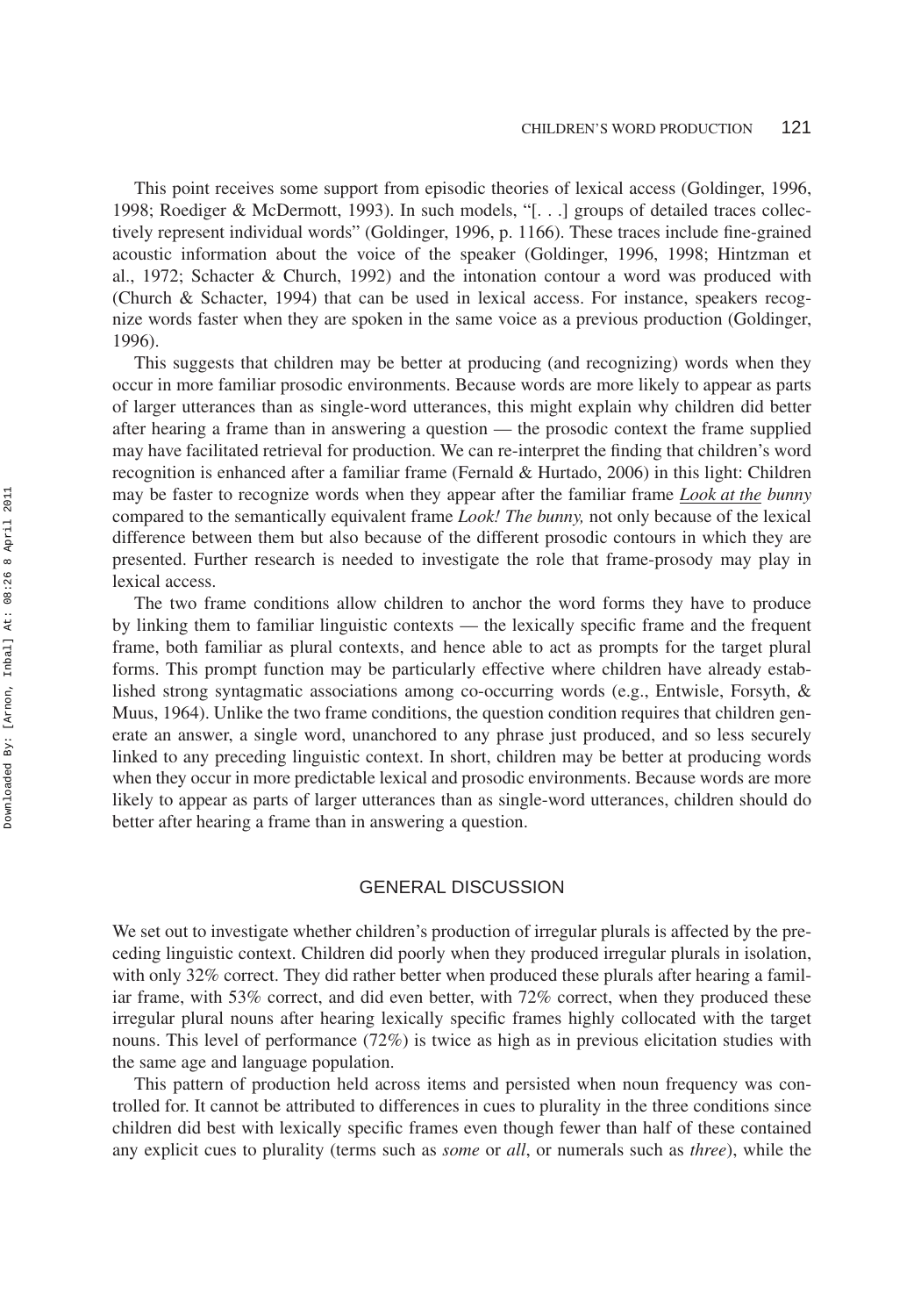prompts for elicitation in the other two conditions did contain such cues (*What are all these called?, So many —)*.

This is a first demonstration that linguistic context affects children's accuracy in producing morphologically inflected words. Their irregular plural production was affected not only by properties of the words themselves (the token frequency of the nouns) but also by the preceding linguistic material. They were more accurate when they produced the irregular plural after a highly predictive frame. Our findings highlight the importance of taking features of the linguistic context into account in studies of morphological acquisition. Simply asking children to produce words with a neutral prompt (the labeling-question) does not uncover the range of factors that affect the developmental path of 'natural', context-bound, word production.

## The Units Children Learn

For children to be differentially affected by the three frame-types, they must be attending to larger patterns in the language, here, the phrases containing the target words. Our current findings show that children attend to the phrases that words co-occur with: They were more accurate in producing irregular plural nouns when these followed lexically specific frames. This facilitation follows naturally if children, like adults, are sensitive to distributional information at multiple levels of analysis. Adult production is sensitive to co-occurrence patterns at many grain-sizes: from sound combinations (Colman & Pierrehumbert, 1997) through single words (Jescheniak & Levelt, 1994) to multiword phrases (Bybee & Scheibman, 1999), and syntactic constructions (Bock, 1986; Gahl & Garnsey, 2004). Like adults, children rely on such information in production and show a gradient effect of predictability: Words are easier to produce when they are more expected given the preceding context.

To accommodate these findings, we need to expand the inventory of linguistic units that language users attend to for production — not only words on their own but also units of varying sizes and levels of abstraction. Such a view is argued for, and naturally accommodated by usagebased approaches to grammar where linguistic knowledge contains form-function pairings of various sizes (Bybee, 1998; Goldberg, 2006; Langacker, 1988; Tomasello, 2003). Similarly, we need to modify what we think children learn — not only words but also a whole inventory of linguistic patterns, and the relations among them. One model that may be especially suited to capture the effects of context on children's production is that presented by Chang, Dell, and Bock (2006). This model is naturally sensitive to generalizations and co-occurrences at different levels. However, it has not yet been applied to irregular morphology.

## The Units Children Learn From

Phrases and sentences may provide important building blocks for constructing utterances. If children learn language from stored utterances, as suggested in usage-based and exemplar models of learning (e.g., Abbot-Smith & Tomasello, 2006; Bod, 1998; Tomasello, 2003), then linguistic units larger than words must play a crucial role: They allow children to discover relevant cooccurrence patterns and grammatical relations. In word learning, larger units tell children about the linguistic contexts for different words. Might children then rely on larger units not only in production, as we have shown for irregular plurals, but also in learning?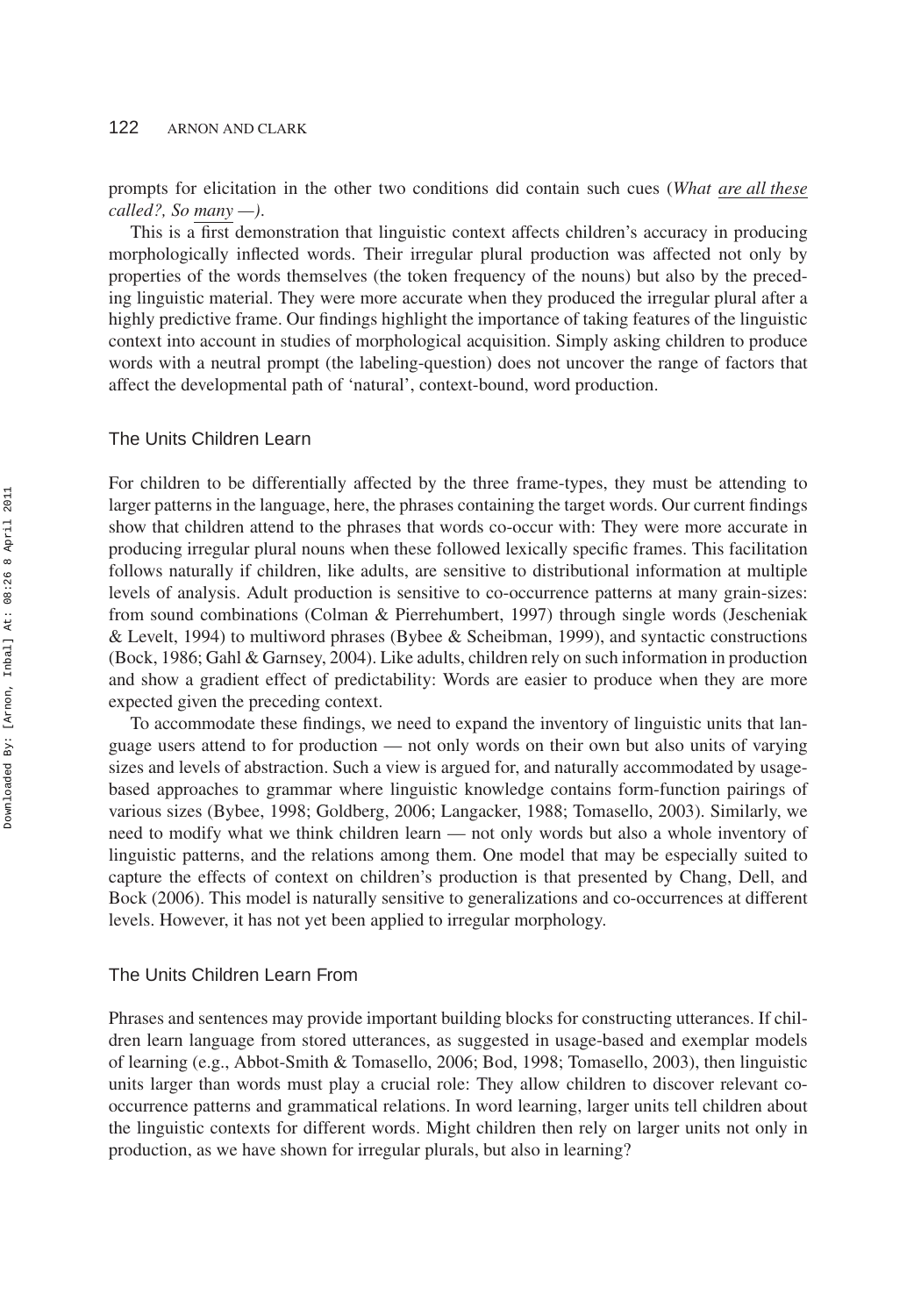In learning a first language, children rely on three general processes. First, they need to store in memory any relatively fixed chunks corresponding to utterance-level prosodic units. Given the nature of child-directed speech (Fisher & Tokura, 1996), these should include single words, certain multiword units (e.g., article-noun combinations), and short utterances. Second, they start work early on segmenting their initial inventory using prosodic, distributional, and semantic cues to extract grammatical and referential regularities. Third, over time, they build up a more and more extensive inventory of linguistic units together with conditions on their use. At any one point in time, this inventory will include their accumulated distributional information about the relations between different-sized units as well semantic and grammatical information.

The four-year-olds in our study have already accumulated a considerable inventory of linguistic units and conditions on their use: They produced irregular plural forms better after a frame because they were sensitive to the co-occurrence of frame and word. The three processes proposed above could be investigated further by looking at any effects of frames and phrases on word production in still younger children. Early on, words may be so closely linked to the frequent phrases they appear in, that hearing a phrase would strongly enhance word production. But a subsequent shift in focus to segmentation and analysis might weaken these links: As children develop more flexibility and learn to use words in more contexts, phrases frequent in child-directed speech might become less facilitative than they were and less facilitative than they will become. As children are exposed to more language, they will expand their knowledge of the contexts that words tend to appear in beyond those that are particularly frequent in child-directed speech. Longitudinally, children may pass through a temporary phrase of decreased reliance on phrases.

#### Rules Versus Connections

The source of children's over-regularization errors has long spurred heated debate: Do they reflect the application of a regular rule (e.g., Marcus et al., 1992)? Or do they reflect higher activation of the more frequent regular plural overall (e.g., Plunkett & Joula, 1999)? This debate has been pursued in experiments (Arnon & Clark, 2008; Matthews & Theakston, 2006; Ramscar & Yarlett, 2007), corpus studies (Marcus et al., 1992; Maslen et al., 2004), and simulations (Plunkett & Marchman, 1993). However, researchers have not looked for linguistic context effects nor considered how such effects could be accommodated.

The current results have implications for the debate over the acquisition of irregular forms. They go beyond previous findings in showing that accuracy can be boosted by the immediate linguistic context of the target word. This presents a challenge for both types of model. For activation-based accounts, the challenge is a practical one. Existing implementations do not incorporate any linguistic contexts (Plunkett & Marchman, 1993; Plunkett & Juola, 1999; Rumelhart & McClelland, 1986). They model children's productions with units that roughly correspond to words. To account for the current findings, such models will have to incorporate information about the larger patterns in which words appear. This may be possible to do in a simple recurrent network (Elman, 1991). Such networks have been used successfully to model local-coherence effects (Tabor, Juliano, & Tanenhaus, 1997) and thematic fit effects (Tabor & Tanenhaus, 1999), both of which require keeping track of distributional contexts. Effects of linguistic context on word production could likewise be modeled by tracking larger sequential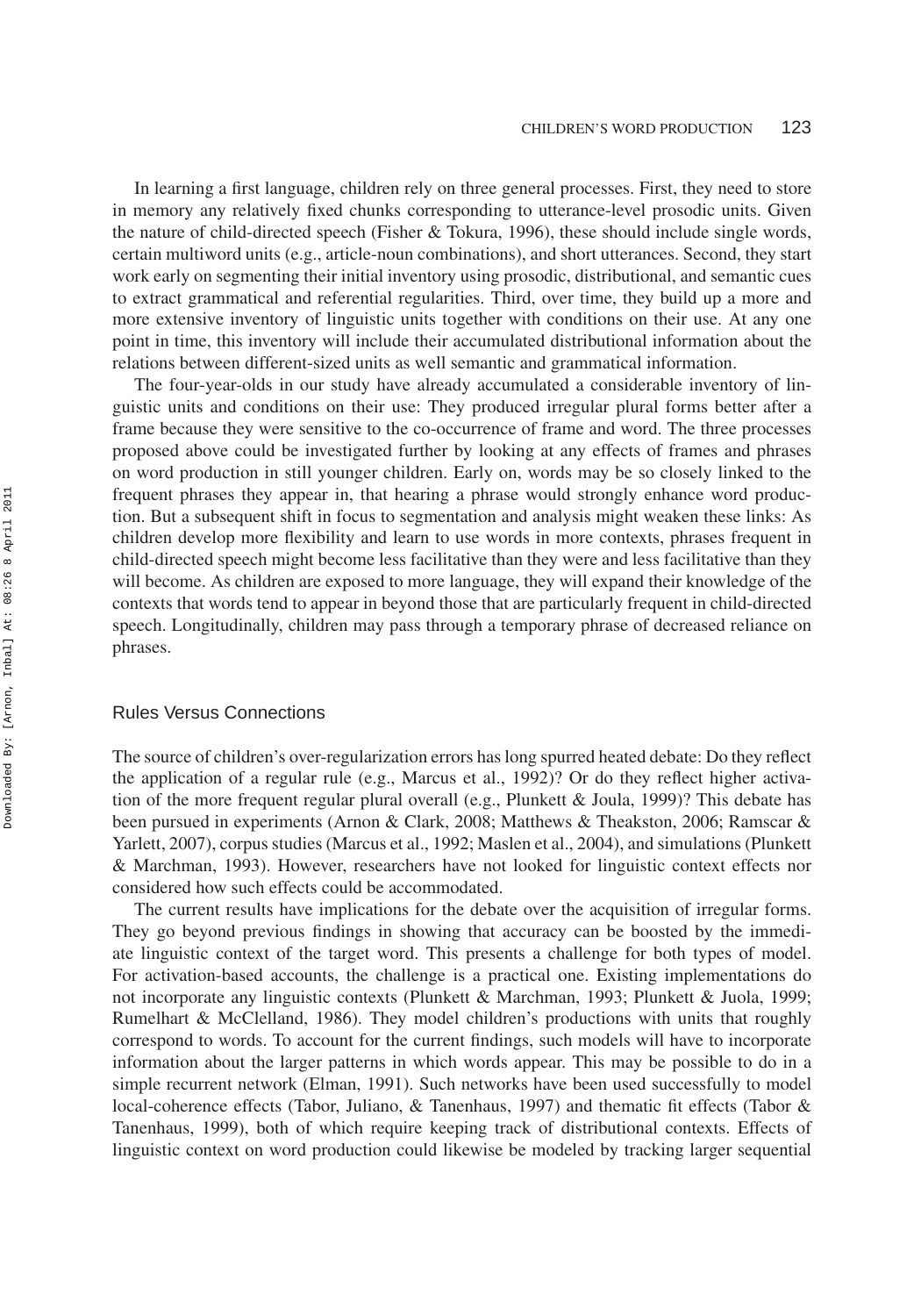chains. However, there are no existing connectionist simulations of irregular plural use that set out to capture such relations.

The findings also present a challenge to rule-based accounts of inflection. Recent rule-based models have accommodated irregular token frequency by arguing that the application of a default regular rule is more easily blocked when the irregular form in question is more frequent (Pinker & Ullman, 2002; Walenski & Ullman, 2005). To account for the effects of different linguistic contexts, such models would also have to allow rule-application to be modulated by the larger linguistic context that words appear in, that is, by elements external to the unit (the word) that the rule operates over. To allow this would mean that the rule no longer operates over clearly defined grammatical units (like Verb and Noun). Since error rates are also affected by phonological and semantic features (Köpcke, 1998; Matthews & Theakston, 2006; Ramscar, 2002), rule application would have to incorporate stochastic information about nongrammatical features of the target form and its surrounding linguistic context.

#### Language as Prediction

In conversation, speakers develop expectations about the topics, words and syntactic constructions that will be used. These expectations are an important factor in language use: They influence production choices and affect how sentences are comprehended (Altman & Mirkovic, 2009; Hale, 2001; Jaeger, 2006; Jurafsky, 1996, 2003; Levy, 2008; Levy & Jaeger, 2007; McDonald & Schillcock, 2003). They reflect fine-grained information about the way linguistic elements co-occur with one another, and with events in the world.

Even though predictability plays an important role in adult language, it has not been studied in children. In looking at how input patterns influence first language learning, researchers have highlighted the role of frequency but not of predictability. Our findings demonstrate an effect of predictability on children's production: Variation in accuracy was affected by the predictability of the word, not by the overall frequency of the chunk. Children produced irregular forms more accurately in highly predictive frames, underlining the potential importance of predictability in child language more generally.

While both frequency and predictability probably influence child language use (as is the case for adults), predictability offers a more functional explanation for why distributional information plays a crucial role in language learning. Children are not just "counting up" how many times forms appear. Instead, they are trying to make sense of the world around them by developing their ability to predict what will happen next. Knowing which words tend to appear after which phrases may help direct children's attention to the relevant objects, and free up resources to retrieve the correct form. More generally, viewing the child's task as one of prediction (Elman, 1991, 1993; Ramscar et al., 2010), opens up new ways of thinking about the relation between what children hear (i.e., their input) and what they say (i.e., their output).

## Next Steps

Our results are limited to irregular plural nouns. First, these findings need to be extended to other domains of word production to determine if the effects of linguistic context are widespread and,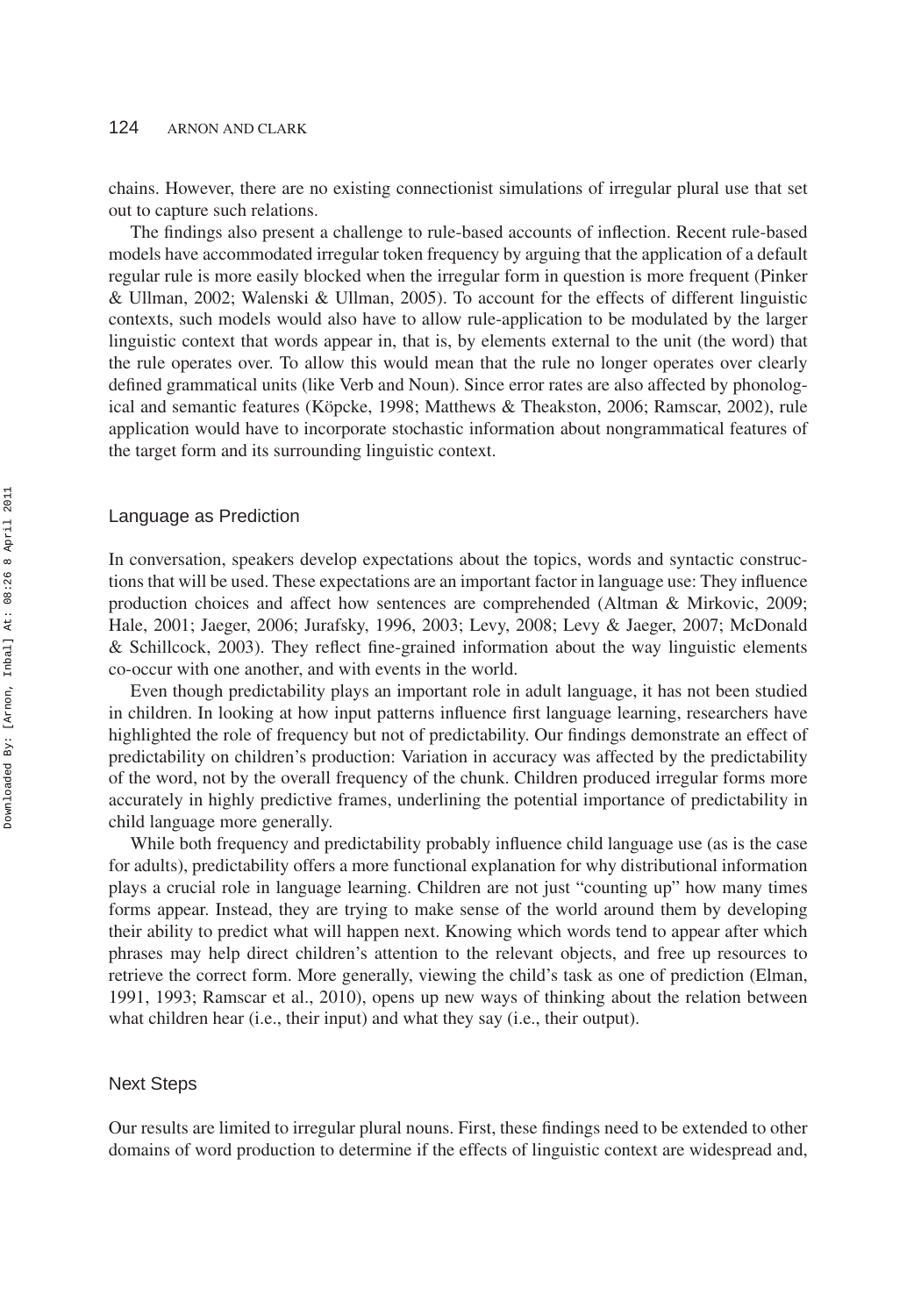if so, how widespread. If the facilitation we found reflects the way linguistic information is organized in memory, children's word recognition should also benefit from the presence of lexically specific frames. Second, we only looked at the effect of context on accuracy: Forms were either correct or incorrect. Our findings might receive further support from more subtle measures of production such as voice-onset time and duration: the preceding linguistic material may affect not only accuracy (whether the correct form is retrieved) but also the speed and fluency of correct forms as well. Third, we used sentence-frames produced by adults (or a puppet) to prompt children's production. While the corpus data show the same pattern when children produce the entire utterance, it would be useful to find a way to elicit whole utterances as well as single words.

Finally, our results highlight the role of prediction in children's production, but they do so based on a limited set of measures (frequency and probability of noun given frame). There are many other ways to think about the relation between words and phrases (e.g., how flexible a noun is, how semantically similar are the words following the frame), and exploring them could shed light on the kind of information children rely on in learning and using language. The growing evidence for subtle predictability effects in adult language makes the study of similar patterns in child language a compelling area of research.

## SUMMARY

We have shown in this study that children are sensitive to the linguistic contexts that words appear in: they are better at producing irregular plurals following a frame that often precedes these words in actual speech. Our findings demonstrate that children attend to the relations between words and phrases, and draw on this knowledge in production. More broadly, they demonstrate children's sensitivity to the co-occurrence relations between words and phrases in the process of lexical and morphological acquisition.

## ACKNOWLEDGMENTS

We thank Kimberley Chu for her help in collecting and analyzing the data; the children at Bing for all their cooperation; Virginia Marchman for kindly making some additional data available to us; and Virginia Marchman and Nola Stephens for commenting on an earlier version of the paper.

## REFERENCES

Abbot-Smith, K., & Tomasello, M. (2006). Exemplar-learning and schematization in a usage-based account of syntactic acquisition. *The Linguistic Review*, *23*, 275–290.

Arnon, I., & Clark, E. V. (2008, July). Learning irregular plurals — why irregulars are like regulars. XIth International Association for the Study of Child Language, Edinburgh, UK.

Altmann, G. T. M., & Mirkovic, J. (2009). Incrementality and prediction in human sentence processing. *Cognitive Science*, *33*, 583–609.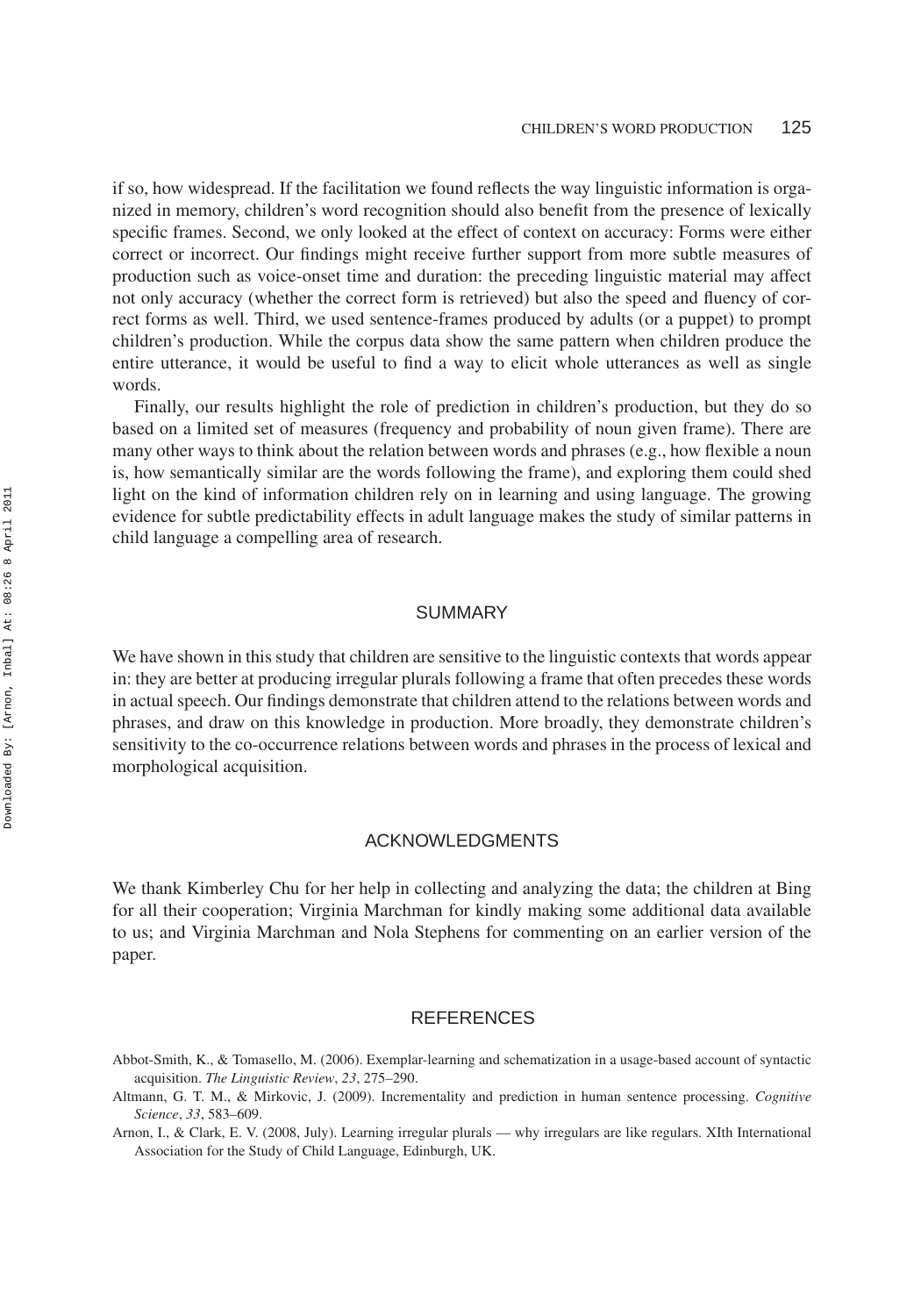- Aslin, R. N., Woodward, J. Z., La Mendola, N. P., & Bever, T. G. (1996). Models of word segmentation in fluent maternal speech to infants. In J. L. Morgan & K. Demuth (Eds.), *Signal to syntax: Bootstrapping from speech to grammar in early acquisition* (pp. 117–134). Hillsdale, NJ: Erlbaum.
- Baayen, R. H., Davidson, D. J., & Bates, D. M. (2008). Mixed-effects modeling with crossed random effects for subjects and items. *Journal of Memory & Language*, *59*, 390–412.
- Bannard, C., & Matthews, D. (2008). Stored word sequences in language learning: The effect of familiarity on children's repetition of four-word combinations. *Psychological Science*, *19*, 241–248.
- Bell, A., Brenier, J., Gregory, M., Girand, C., & Jurafsky, D. (2009). Predictability effects on durations of content and function words in conversational English. *Journal of Memory & Language*, *60*, 92–111.
- Bell, A., Jurafsky, D., Fosler-Lussier, E., Girand, C., Gregory, M., & Gildea, D. (2003). Effects of disfluencies, predictability, and utterance position on word form variation in English conversation. *Journal of the Acoustical Society of America*, *113*, 1001–1024.
- Berko, J. (1958). The child's learning of English morphology. *Word*, *14*, 150–177.
- Bod, R. (1998). *Beyond grammar: An experience-based theory of language*. Stanford, CA: CSLI.
- Bock, J. K. (1986). Syntactic persistence in language production. *Cognitive Psychology*, *18*, 355–387.
- Bolinger, D. L. (1976). Meaning and memory. *Forum Linguisticum*, *1*, 1–14.
- Brent, M. R., & Siskind, J. M. (2001). The role of exposure to isolated words in early vocabulary development. *Cognition*, *81*, B33–44.
- Bybee, J. L. (1998). The emergent lexicon. In M. C. Gruber, D. Higgins, K. S. Olson, & T. Wysocki (Eds.), *Proceedings of the Chicago Linguistic Society, 34*: *The Panels* (pp. 421–435). Chicago, IL: Chicago Linguistic Society.
- Bybee, J., & Scheibman, J. (1999). The effect of usage on degrees of constituency: The reduction of *don't* in English. *Linguistics*, *37*, 575–596.
- Bybee, J. L., & Slobin, D. I. (1982). Rules and schemas in the development and use of the English past tense. *Language*, *58*, 265–289.
- Cameron-Faulkner, T., Lieven, E., & Tomasello, M. (2003). A construction based analysis of child directed speech. *Cognitive Science*, *27*, 843–873.
- Cazden, C. B. (1968). The acquisition of noun and verb inflections. *Child Development*, *39*, 433–448.
- Chang, F., Dell, G. S., & Bock, K. (2006). Becoming syntactic. *Psychological Review*, *113*, 234–272.
- Church, B. A., & Schacter, D. L. (1994). Perceptual specificity of auditory priming: Implicit memory for voice intonation and fundamental frequency. *Journal of Experimental Psychology: Learning, Memory, & Cognition*, *20*, 521–533.
- Clark, E. V., & Nikitina, T. (2009). One vs. more than one: Antecedents to plurality in early language acquisition. *Linguistics*, *47*, 103–139.
- Clark, E. V., & Wong, A. D.-W. (2002). Pragmatic directions about language use: Words and word meanings. *Language in Society*, *31*, 181–212.
- Clark, H. H. (1973). The language-as-fixed-effect fallacy: A critique of language statistics in psychological research. *Journal of Verbal Learning & Verbal Behavior*, *13*, 512–521.
- Coleman, J., & Pierrehumbert, J. (1997). Stochastic phonological grammars and acceptability. *3rd Meeting of the ACL Special Interest Group in Computational Phonology* (pp. 49–56). Somerset, NJ: Association for Computational Linguistics.
- Diessel, H. (2007). Frequency effects in language acquisition, language use, and diachronic change. *New Ideas in Psychology*, *25*, 108–127.
- Ellis, N. (2002). Frequency effects in language processing. *Studies in Second Language Acquisition*, *24*, 143–188.
- Elman, J. L. (1991). Distributed representations, simple recurrent networks, and grammatical structure. *Machine Learning*, *7*, 195–225.
- Elman, J. L. (1993). Learning and development in neural networks: The importance of starting small. *Cognition*, *48*, 71–99.
- Entwisle, D. R., Forsyth, D. F., & Muus, R. (1964). The syntactic-paradigmatic shift in children's word associations. *Journal of Verbal Learning & Verbal Behavior*, *3*, 19–29.
- Estigarribia, B., & Clark, E. V. (2007). Getting and maintaining attention in talk to young children. *Journal of Child Language*, *34*, 799–814.
- Fernald, A., & Hurtado, N. (2006). Names in frames: Infants interpret words in sentence frames faster than words in isolation. *Developmental Science*, *9*, F33–F40.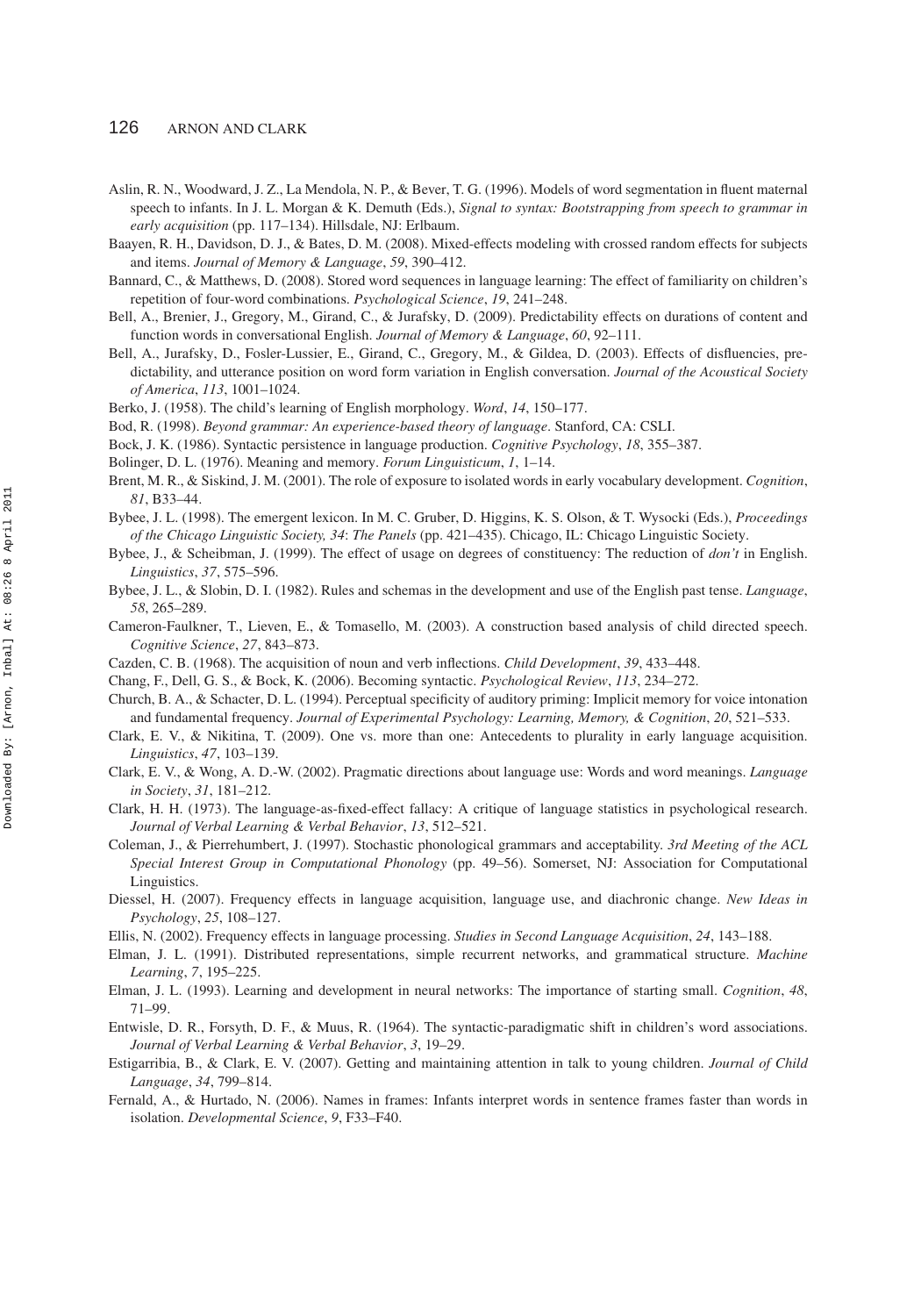- Fernald, A., & Simon, T. (1984). Expanded intonation contours in mothers' speech to newborns. *Developmental Psychology*, *20*, 104–113.
- Ferrier, L. J. (1978). Some observations of error in context. In N. Waterson & C. Snow (Eds.), *The development of communication* (pp. 301–309). New York, NY: Wiley.
- Fillmore, C. J. (1979). On fluency. In D. Kempler & W. S.-Y. Wang (Eds.), *Individual differences in language ability and language behavior* (pp. 85–102). New York, NY: Academic Press.
- Fisher, C., & Tokura, H. (1996). Prosody in speech to infants: Direct and indirect acoustic cues to syntactic structure. In J. L. Morgan & K. Demuth (Eds.), *Signal to syntax* (pp. 343–364). Mahwah, NJ: Erlbaum.
- Gahl, S., & Garnsey, S. M. (2004). Knowledge of grammar, knowledge of usage: Syntactic probabilities affect pronunciation variation. *Language*, *80*, 748–775.
- Goldberg, A. (2006). *Constructions at work: The nature of generalization in language*. Oxford, UK: Oxford University Press.
- Goldinger, S. D. (1996). Words and voices: Episodic traces in spoken word identification and recognition memory. *Journal of Experimental Psychology: Learning, Memory & Cognition*, *22*, 1166–1183.
- Goldinger, S. D. (1998). Echoes of echoes? An episodic theory of lexical access. *Psychological Review*, *105*, 251–279.
- Goodman, J. C., McDonough, L., & Brown, N. B. (1998). The role of semantic context and memory in the acquisition of novel nouns. *Child Development*, *69*, 1330–1344.
- Gordon, P. (1985). Level-ordering in lexical development. *Cognition*, *21*, 73–93.
- Graves, M., & Koziol, S. M., Jr. (1971). Noun plural development in primary grade children. *Child Development*, *42*, 1165–1173.
- Hale, J. (2006). Uncertainty about the rest of the sentence. *Cognitive Science*, *30*, 609–642.
- Hintzman, D. L., Block, R., & Inskeep, N. (1972). Memory for mode of input. *Journal of Verbal Learning & Verbal Behavior*, *11*, 741–749.
- Jaeger, T. F. (2006). *Redundancy and syntactic reduction in spontaneous speech*. Unpublished doctoral dissertation, Stanford University.
- Jescheniak, J., & Levelt, W. J. M. (1994). Word frequency effects in production. *Journal of Experimental Psychology: Learning, Memory & Cognition*, *20*, 824–843.
- Jurafsky, D. (1996). A probabilistic model of lexical and syntactic access and disambiguation. *Cognitive Science*, *20*, 137–194.
- Jurafsky, D. (2003). Probabilistic modeling in psycholinguistics: Linguistic comprehension and production. In R. Bod, J. Hay, & S. Jannedy (Eds.), *Probabilistic linguistics* (pp. 39–96). Cambridge, MA: MIT Press.
- Jurafsky, D., Bell, A., Gregory, M., & Raymond, W. (2001). Probabilistic relations between words: Evidence from reduction in lexical production. In J. Bybee & P. Hopper (Eds.), *Frequency and the emergence of linguistic structure* (pp. 229–254). Amsterdam: Benjamins.
- Köpcke, K.-M. (1998). The acquisition of plural marking in English and German revisited: Schemata versus rules. *Journal of Child Language*, *25*, 293–319.
- Kuczaj, S. A. II. (1977). The acquisition of regular and irregular past tense forms. *Journal of Verbal Learning & Verbal Behavior*, *16*, 589–600.
- Langacker, R. (1988). A usage-based model. *Topics in Cognitive Linguistics*, *50*, 127–163.
- Levy, R. (2008). Expectation-based syntactic comprehension. *Cognition*, *106*, 1126–1177.
- Levy, R., & Jaeger, T. F. (2007). Speakers optimize information density through syntactic reduction. In B. Schlökopf, J. Platt, & T. Hoffman (Eds.), *Advances in neural information processing systems (NIPS) 19* (pp. 849–856). Cambridge, MA: MIT Press.
- MacWhinney, B. (1995). *The CHILDES project* (2nd ed.). Hillsdale, NJ: Lawrence Erlbaum.
- Maekawa, J., & Storkel, H. L. (2006). Individual differences in the influence of phonological characteristics on expressive vocabulary development by young children. *Journal of Child Language*, *33*, 439–459.
- Maratsos, M. P. (2000). More overregularizations after all: New data and discussion on Marcus, Pinker, Ullman, Hollander, Rosen, & Xu. *Journal of Child Language*, *27*, 183–212.
- Marchman, V. A., Plunkett, K., & Goodman, J. (1997). Overregularization in English plural and past tense inflectional morphology: A response to Marcus 1995. *Journal of Child Language*, *24*, 767–779.
- Marcus, G. F. (1995). The acquisition of the English past tense in children and multilayered connectionist networks. *Cognition*, *56*, 271–279.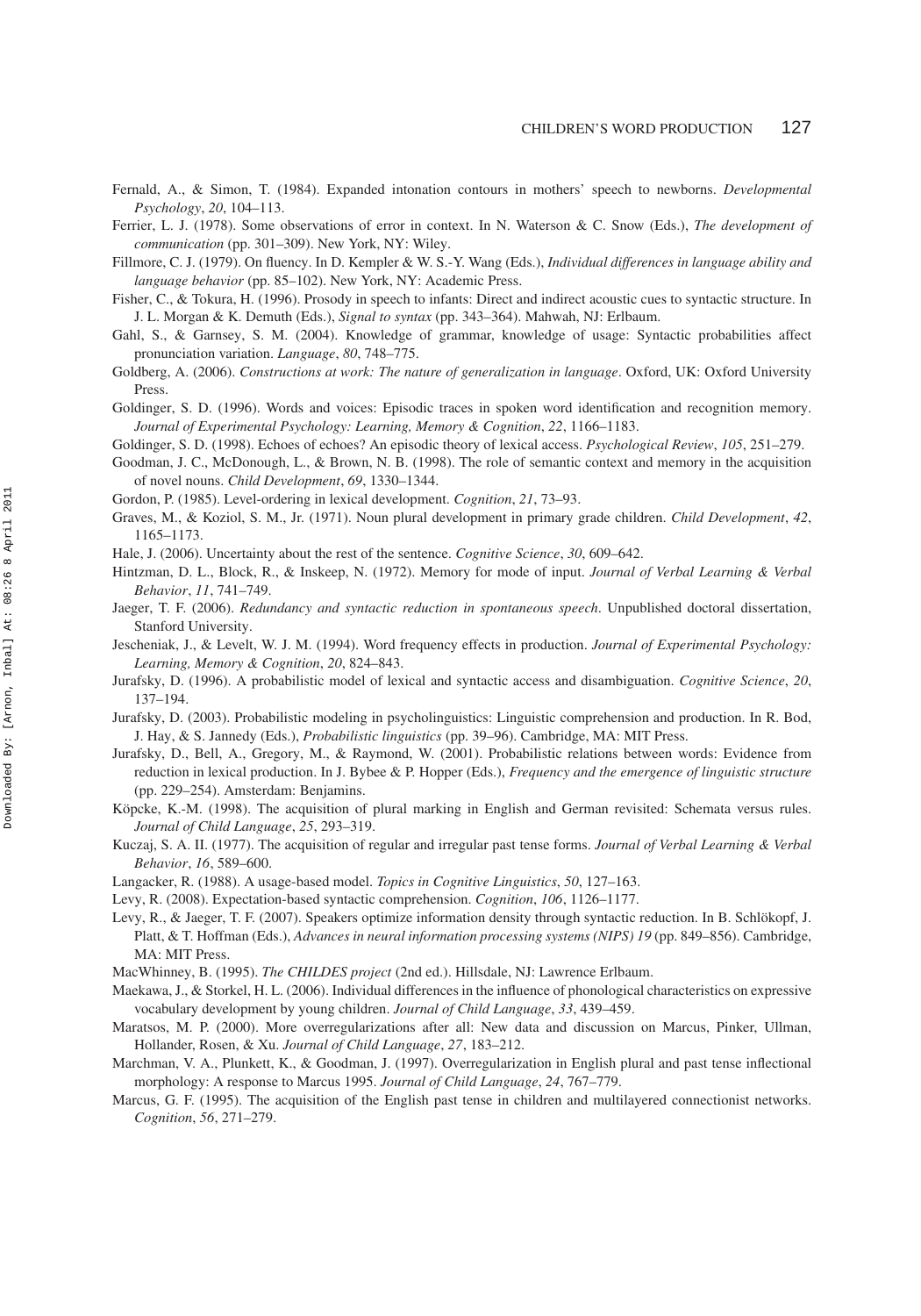Marcus, G. F., Pinker, S., Ullman, M., Hollander, M., Rosen, T. J., & Xu, F. (1992). *Overregularization in language acquisition*. *Monographs of the Society for Research in Child Development*, *57* (Serial No. 228).

Maslen, R., Theakston, A., Lieven, E., & Tomasello, M. (2004). A dense corpus study of past tense and plural overgeneralizations in English. *Journal of Speech, Language, & Hearing Research*, *47*, 1319–1333.

Matthews, D., & Theakston, A. L. (2006). Errors of omission in English-speaking children's production of plurals and the past tense: The effects of frequency, phonology and competition. *Cognitive Science*, *30*, 1027–1052.

- McDonald, S. A., & Shillcock, R. C. (2003). Eye movements reveal the on-line computation of lexical probabilities during reading. *Psychological Science*, *14*, 648–652.
- Miller, W., & Ervin, S. (1964). The development of grammar in child language. In U. Bellugi & R. Brown (Eds.), *The acquisition of language* (pp. 9–34). *Monographs of the Society for Research in Child Development*, *29* (Serial No. 92).

Mintz, T. H. (2003). Frequent frames as a cue for grammatical categories in child directed speech. *Cognition*, *90*, 91–117.

- Mintz, T. H., Newport, E. L., & Bever, T. G. (2002). The distributional structure of grammatical categories in speech to young children. *Cognitive Science*, *26*, 393–424.
- Pawley, A., & Syder, F. H. (1983). Natural selection in syntax: Notes on adaptive variation and change in vernacular and literary grammar. *Journal of Pragmatics*, *7*, 551–579.
- Pinker, S. (1999). *Words and rules*. New York, NY: Basic Books.
- Pinker, S., & Prince, A. (1988). On language and connectionism: Analysis of a parallel distributed processing model of language acquisition. *Cognition*, *28*, 73–193.
- Pinker, S., & Ullman, M. T. (2002). The past and future of the past tense. *Trends in Cognitive Sciences*, *6*, 456–463.
- Plunkett, K., & Juola, P. (1999). A connectionist model of English past tense and plural morphology. *Cognitive Science*, *23*, 463–490.
- Plunkett, K., & Marchman, V. A. (1993). From rote learning to system building: Acquiring verb morphology in children and connectionist nets. *Cognition*, *48*, 21–69.
- Ramscar, M. (2002). The role of meaning in inection: Why the past tense does not require a rule. *Cognitive Psychology*, *45*, 45–94.
- Ramscar, M., & Yarlett, D. (2007). Linguistic self-correction in the absence of feedback: A new approach to the logical problem of language acquisition. *Cognitive Science*, *31*, 927–960.
- Ramscar, M., Yarlett, D., Dye, M., Denny, K., & Thorpe, K. (2010). Feature-label-order effects and their implications for symbolic learning. *Cognitive Science, 34*, 909–957.
- Roediger, H. L., & McDermott, K. B. (1993). Implicit memory in normal human subjects. In F. Boller & J. Grafman (Eds.), *Handbook of neuropsychology* (Vol. 8, pp. 63–131). Amsterdam: Elsevier.
- Rumelhart, D. E., & McClelland, J. L. (1986). On the learning of the past tenses of English verbs. In D. E. Rumelhart, J. L. McClelland, & the PDP Research Group (Eds.), *Parallel distributed processing: Explorations in the microstructures of cognition* (Vol. 2, pp. 216–271). Cambridge, MA: MIT Press.
- Saffran, J. R., Aslin, R. N., & Newport, E. L. (1996). Statistical learning by 8-month-old infants. *Science*, *274*, 1926–1928.
- Saffran, J. R., Newport, E. L., & Aslin, R. N. (1996). Word segmentation: The role of distributional cues. *Journal of Memory & Language*, *35*, 606–621.
- Schacter, D., & Church, B. (1992). Auditory priming: Implicit and explicit memory for words and voices. *Journal of Experimental Psychology: Learning, Memory & Cognition*, *18*, 915–930.
- Slobin, D. I. (1978). A case study of early awareness. In A. Sinclair, R. J. Jarvella, & W. J. M. Levelt (Eds.), *The child's conception of language* (pp. 45–54). Berlin, Germany: Springer-Verlag.
- Swingley, D., & Aslin, R. N. (2002). Lexical neighborhoods and the word-form representations of 14-month-olds. *Psychological Science*, *13*, 480–484.
- Tabor, W., & Tanenhaus, M. K. (1999). Dynamical models of sentence processing. *Cognitive Science*, *23*, 491–515.
- Tabor, W., Juliano, C., & Tanenhaus, M. K. (1997). Parsing in a dynamical system: An attractor-based account of the interaction of lexical and structural constraints in sentence processing. *Language & Cognitive Processes*, *12*, 211–271.
- Tily, H., Gahl, S., Arnon, I., Kothari, A., Snider, N., & Bresnan, J. (2009). Syntactic probabilities affect pronunciation variation in spontaneous speech. *Language & Cognition*, *1*, 147–165.
- Tomasello, M. (2003). *Constructing a language: A usage-based theory of language acquisition*. Cambridge, MA: Harvard University Press.